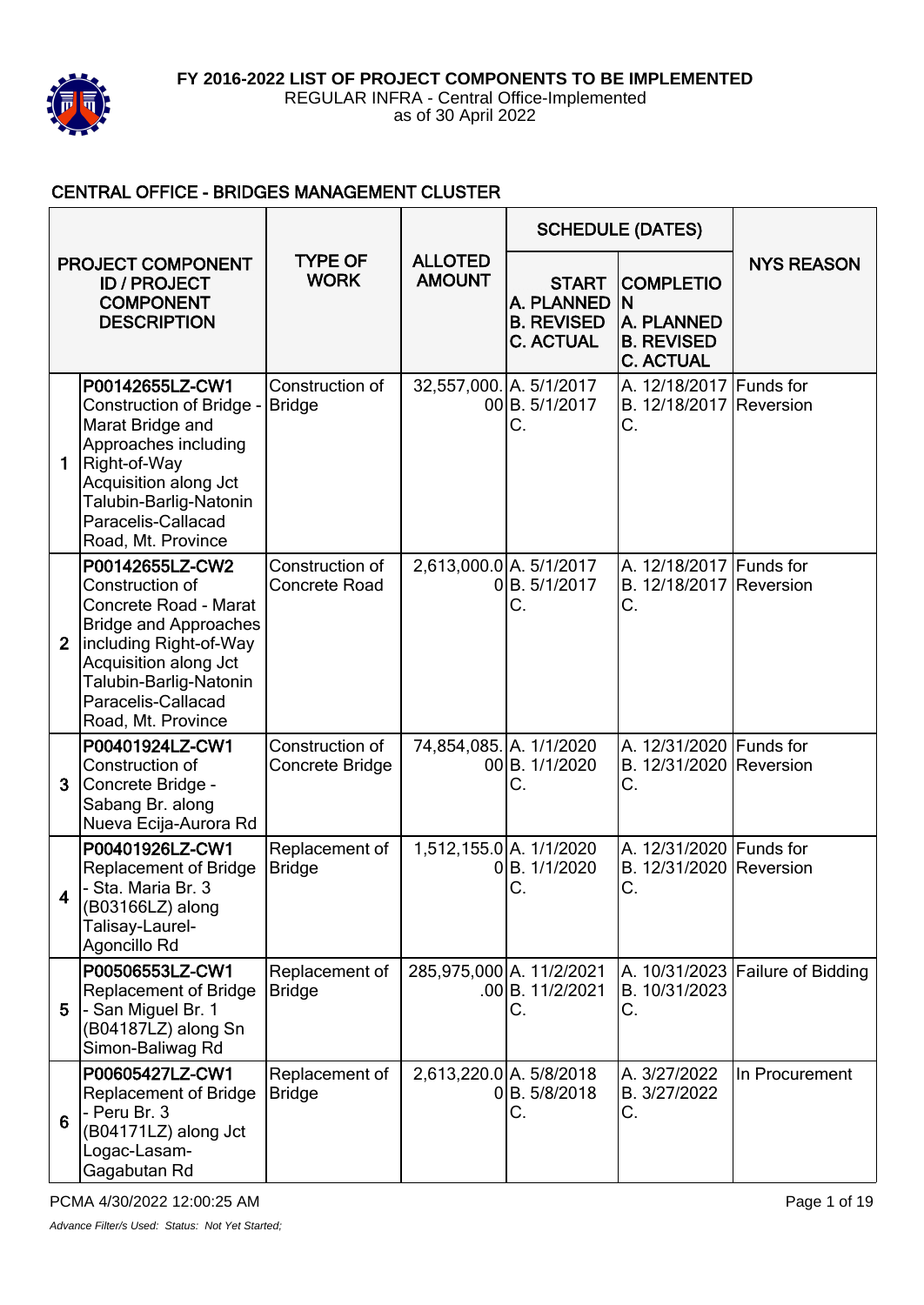|   | P00605434LZ-CW1<br>Construction of<br>Concrete Bridge -<br>Tulong Br. Creek 3<br>along Jct Logac-<br>Lasam-Gagabutan Rd                   | Construction of<br>Concrete Bridge | 3,638,050.0 A. 5/8/2018 | 0 B. 5/8/2018<br>C.  | A. 3/27/2022<br>B. 3/27/2022<br>С.                           | In Procurement |
|---|-------------------------------------------------------------------------------------------------------------------------------------------|------------------------------------|-------------------------|----------------------|--------------------------------------------------------------|----------------|
| 8 | P00609616LZ-CW1<br>Construction of<br>Concrete Bridge - Bulo<br>Bridge 4 along Malalao<br>Natl Rd (Agbannawag-<br>Malalao-Bulo Sect)      | Construction of<br>Concrete Bridge | 6,755,000.0 A. 6/1/2022 | 0 B. 6/1/2022<br>С.  | A. 12/31/2023 In Preliminary<br>B. 12/31/2023 Detailed<br>С. | Engineering    |
| 9 | P00630383LZ-CW1<br>Construction of Bridge -<br>Construction of<br>Mangkortan Bridge<br>along Tabuk - Banawe<br>via Tanudan Barlig<br>Road | Construction of<br><b>Bridge</b>   | 28,950,000. A. 6/1/2022 | 00 B. 6/1/2022<br>С. | A. 12/31/2023 In Preliminary<br>B. 12/31/2023 Detailed<br>С. | Engineering    |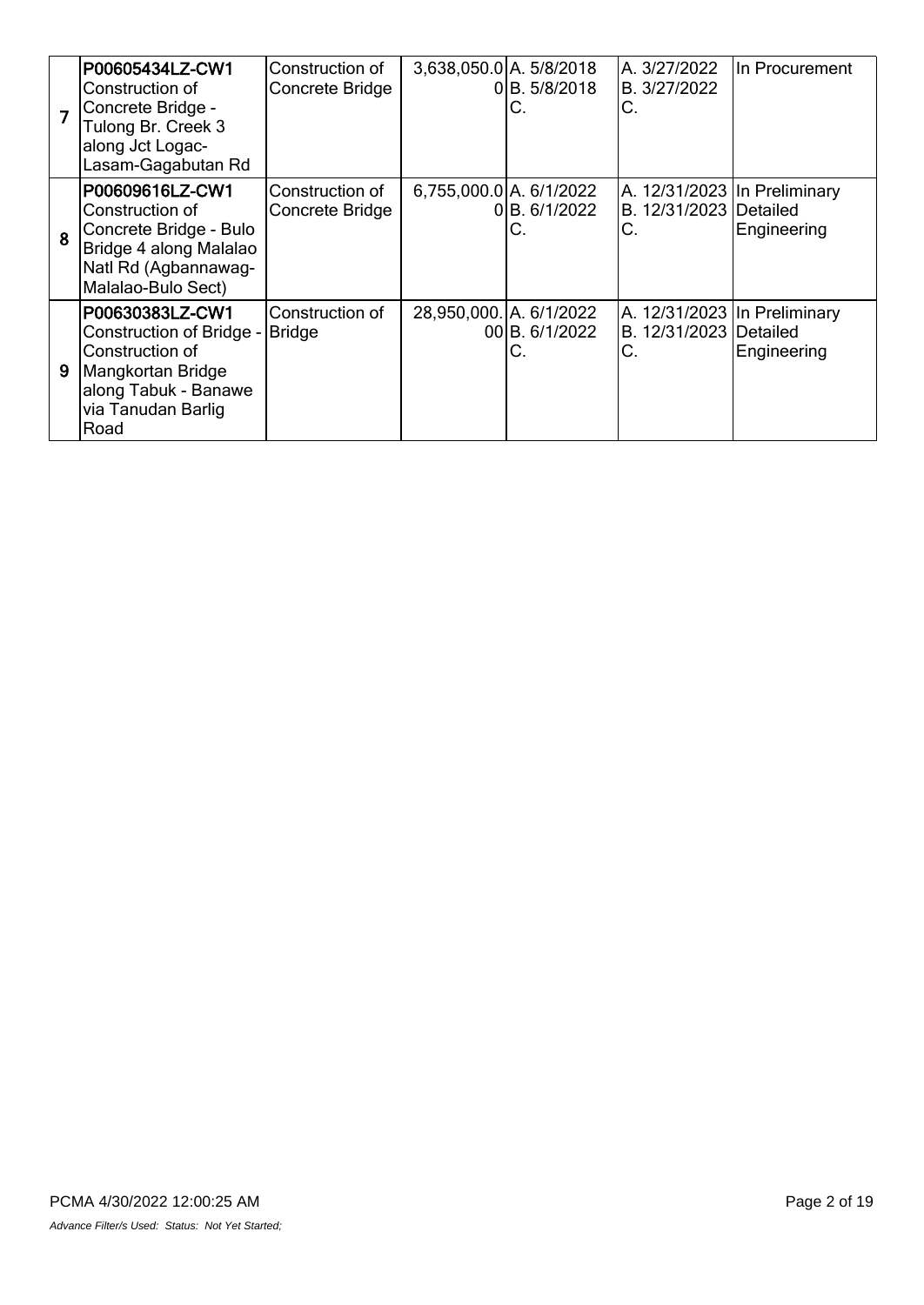## CENTRAL OFFICE - BUILDINGS MANAGEMENT CLUSTER

| PROJECT COMPONENT<br><b>ID / PROJECT</b><br><b>COMPONENT</b><br><b>DESCRIPTION</b> |                                                                                                                                                                                                                           |                                                     |                                 | <b>SCHEDULE (DATES)</b>                                             |                                                                                      |                             |
|------------------------------------------------------------------------------------|---------------------------------------------------------------------------------------------------------------------------------------------------------------------------------------------------------------------------|-----------------------------------------------------|---------------------------------|---------------------------------------------------------------------|--------------------------------------------------------------------------------------|-----------------------------|
|                                                                                    |                                                                                                                                                                                                                           | <b>TYPE OF</b><br><b>WORK</b>                       | <b>ALLOTED</b><br><b>AMOUNT</b> | <b>START</b><br>A. PLANNED<br><b>B. REVISED</b><br><b>C. ACTUAL</b> | <b>COMPLETIO</b><br>ΙN<br><b>A. PLANNED</b><br><b>B. REVISED</b><br><b>C. ACTUAL</b> | <b>NYS REASON</b>           |
|                                                                                    | P00240844LZ-CW1<br><b>Construction of Multi</b><br>Purpose Building -<br><b>Construction of Multi-</b><br>purpose Building at<br>Camp Crame, Quezon<br>City                                                               | Construction of<br>Multi Purpose<br><b>Building</b> | 291,009,763 A. 1/3/2018         | .25 B. 1/3/2018<br>С.                                               | A. 6/4/2019<br>B. 6/4/2019<br>C.                                                     | <b>Awaiting NTP</b>         |
| $\overline{2}$                                                                     | P00655027LZ-CW1<br><b>Construction of Multi</b><br>Purpose Building -<br>Construction of<br>National Labor<br><b>Relations Commission</b><br>(NLRC) Office Building,<br>Agham Road corner<br>North Avenue, Quezon<br>City | Construction of<br>Multi Purpose<br><b>Building</b> |                                 | 289,500,000 A. 12/1/2022<br>.00B. 12/1/2022<br>C.                   | B. 12/31/2025 recorded<br>C.                                                         | A. 12/31/2025 No NYS Reason |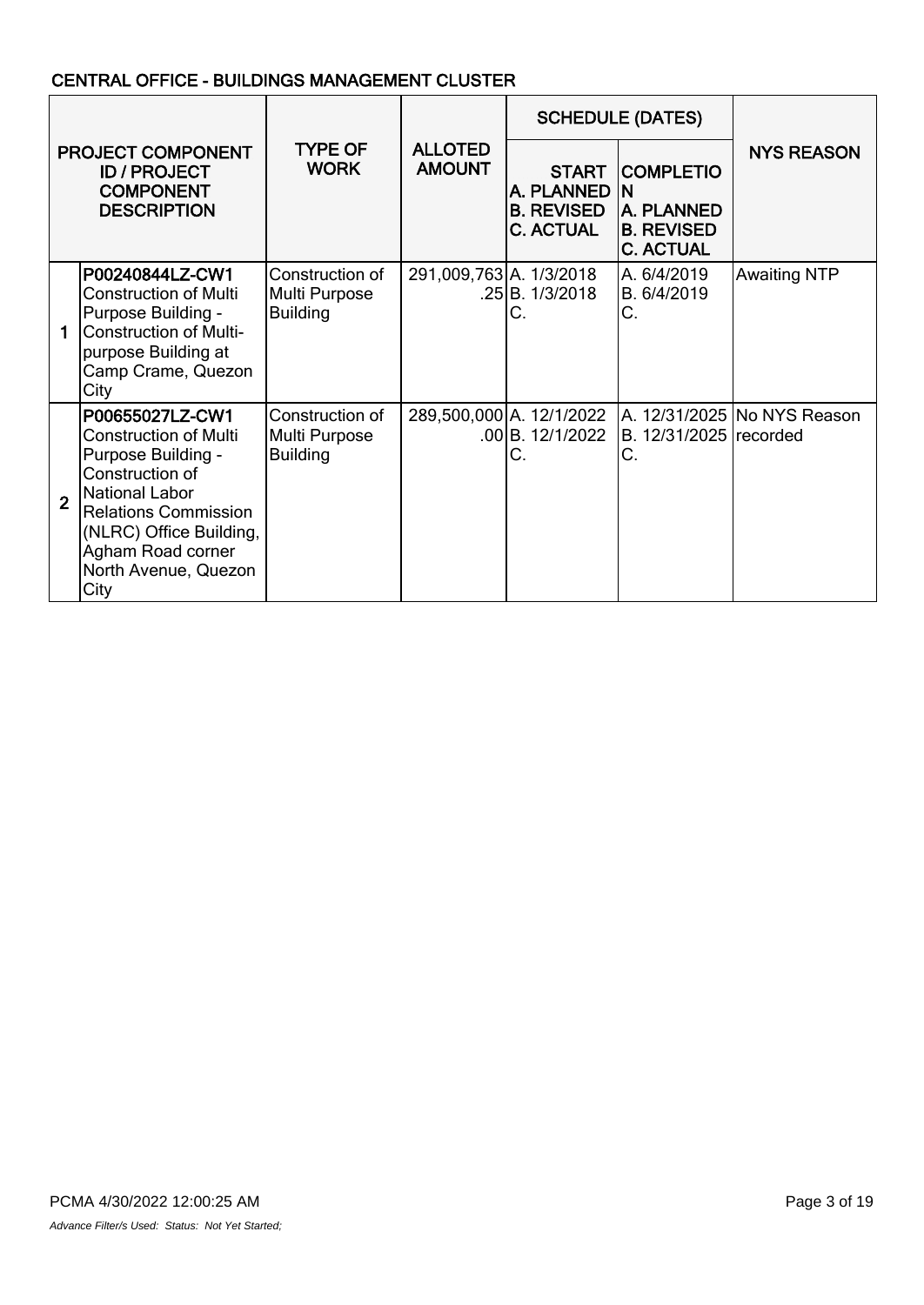## CENTRAL OFFICE - BUREAU OF CONSTRUCTION

|  |                                                                                                                                                                        |                                     |                                 | <b>SCHEDULE (DATES)</b>                                                 |                                                                                |                                 |
|--|------------------------------------------------------------------------------------------------------------------------------------------------------------------------|-------------------------------------|---------------------------------|-------------------------------------------------------------------------|--------------------------------------------------------------------------------|---------------------------------|
|  | <b>PROJECT COMPONENT</b><br><b>ID / PROJECT</b><br><b>COMPONENT</b><br><b>DESCRIPTION</b>                                                                              | <b>TYPE OF</b><br><b>WORK</b>       | <b>ALLOTED</b><br><b>AMOUNT</b> | <b>START</b><br>IA. PLANNED IN<br><b>B. REVISED</b><br><b>C. ACTUAL</b> | <b>COMPLETIO</b><br><b>A. PLANNED</b><br><b>B. REVISED</b><br><b>C. ACTUAL</b> | <b>NYS REASON</b>               |
|  | P00502189MN-CW1<br>lConstruction of<br>Underpass - General<br>Santos City Underpass/<br>Interchanges<br>(Mabuhay-Bulaong<br>Road and Digos-Makar<br>Road Intersection) | Construction of<br><b>Underpass</b> |                                 | 250,900,000 A. 3/22/2021<br>$.00$ B. $3/22/2021$<br>C.                  | B. 12/31/2021 In Progress<br>C.                                                | A. 12/31/2021 Contract Approval |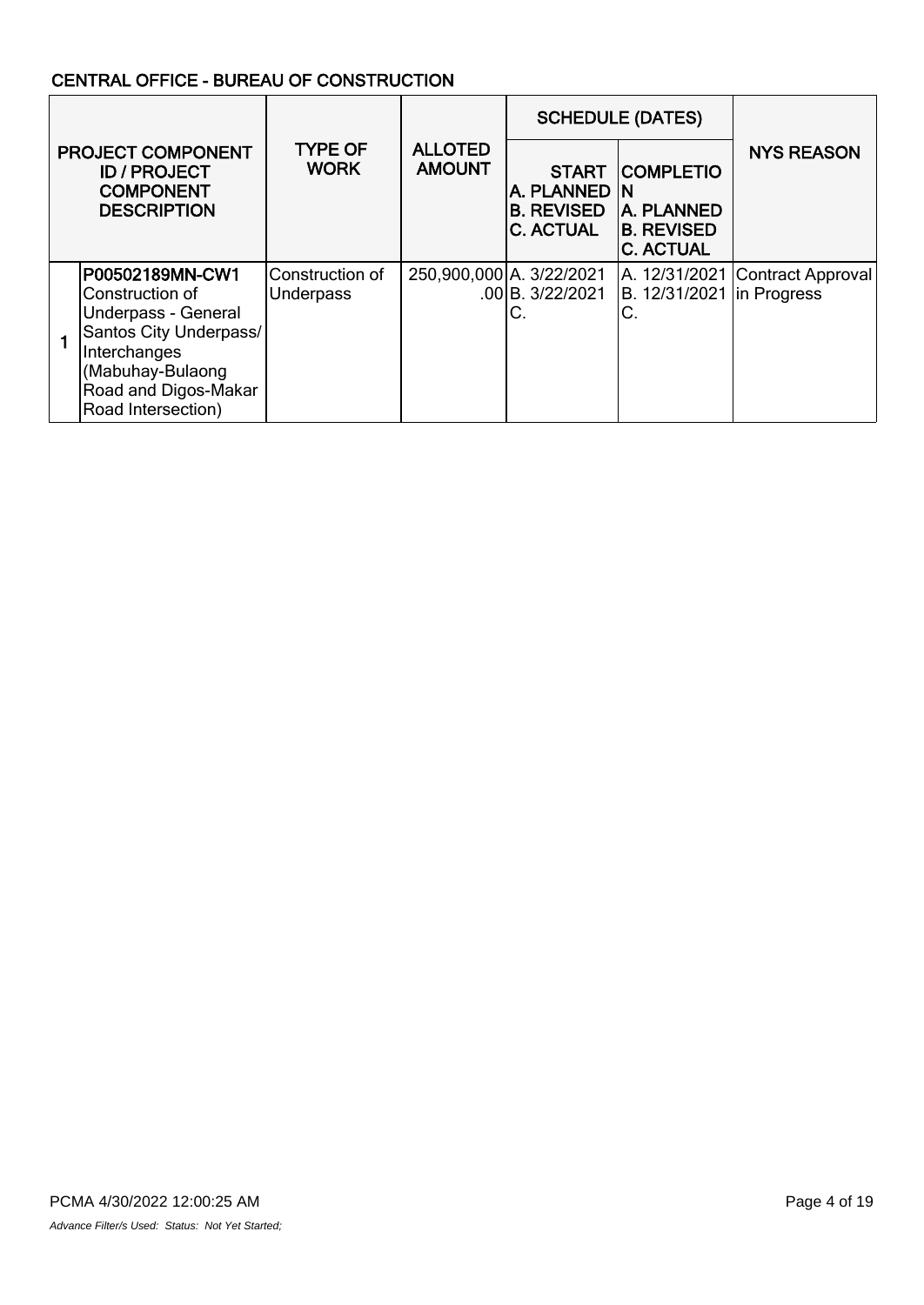### CENTRAL OFFICE - FLOOD CONTROL MANAGEMENT CLUSTER

| PROJECT COMPONENT<br><b>ID / PROJECT</b><br><b>COMPONENT</b><br><b>DESCRIPTION</b> |                                                                                                                                                                                                                                                                                                                                                          | <b>ALLOTED</b><br><b>TYPE OF</b><br><b>WORK</b><br><b>AMOUNT</b> |                                                                     |                                                                               | <b>SCHEDULE (DATES)</b>                                  |                        |
|------------------------------------------------------------------------------------|----------------------------------------------------------------------------------------------------------------------------------------------------------------------------------------------------------------------------------------------------------------------------------------------------------------------------------------------------------|------------------------------------------------------------------|---------------------------------------------------------------------|-------------------------------------------------------------------------------|----------------------------------------------------------|------------------------|
|                                                                                    |                                                                                                                                                                                                                                                                                                                                                          |                                                                  | <b>START</b><br>A. PLANNED<br><b>B. REVISED</b><br><b>C. ACTUAL</b> | <b>COMPLETIO</b><br>ΙN<br>A. PLANNED<br><b>B. REVISED</b><br><b>C. ACTUAL</b> | <b>NYS REASON</b>                                        |                        |
|                                                                                    | P00221599VS-CW1<br><b>Construction of Cutoff</b><br>Channel - Metro Cebu<br><b>Flood Control Project-</b><br><b>Flood Control and</b><br>Drainage Improvement<br>$\mathbf 1$<br>Project - Subangdaku<br><b>River Basin (including</b><br>Parcellary Survey and<br>ROW), Station Cut-Off<br>Channel, 0+000 -<br>0+200, Cebu City &<br><b>Mandaue City</b> | Construction of<br><b>Cutoff Channel</b>                         |                                                                     | 66,500,000. A. 1/1/2019<br>00 B. 1/1/2019<br>С.                               | A. 7/31/2019<br>B. 7/31/2019<br>С.                       | Funds for<br>Reversion |
|                                                                                    | P00320045LZ-CW1<br><b>Construction of Flood</b><br><b>Mitigation Facility -</b><br>Pasig-Marikina<br>Channel Improvement<br>$\overline{2}$<br>Project, Phase IV,<br><b>Contract Package 1:</b><br>Manalo Bridge<br>Replacement                                                                                                                           | Construction of<br><b>Flood Mitigation</b><br>Facility           | 144,750,000 A. 7/1/2019                                             | .00 B.7/1/2019<br>С.                                                          | A. 12/31/2019 Awaiting NTP<br>B. 12/31/2019<br>C.        |                        |
|                                                                                    | P00320052LZ-CW2<br><b>Construction of Flood</b><br><b>Mitigation Facility -</b><br>3<br><b>Upgrading of Catmon</b><br>Pumping Station,<br><b>Malabon City</b>                                                                                                                                                                                            | Construction of<br><b>Flood Mitigation</b><br>Facility           |                                                                     | 49,100,000. A. 9/13/2021<br>00 B. 9/13/2021<br>С.                             | A. 1/10/2022<br>B. 1/10/2022<br>С.                       | <b>Awaiting NTP</b>    |
|                                                                                    | P00320192VS-CW1<br><b>Construction of Cutoff</b><br>Channel - Metro Cebu<br><b>Flood Control Project-</b><br><b>Flood Control and</b><br>Drainage Improvement<br>4<br>Project, Subangdaku<br>Cut-Off Channel,<br>Subangdaku, Mandaue<br>City, Sta. 0+000 to Sta.<br>$0+257.87$                                                                           | Construction of<br><b>Cutoff Channel</b>                         | 193,000,000 A. 7/1/2019                                             | .00 B. 7/1/2019<br>С.                                                         | A. 12/31/2019 Funds for<br>B. 12/31/2019 Reversion<br>С. |                        |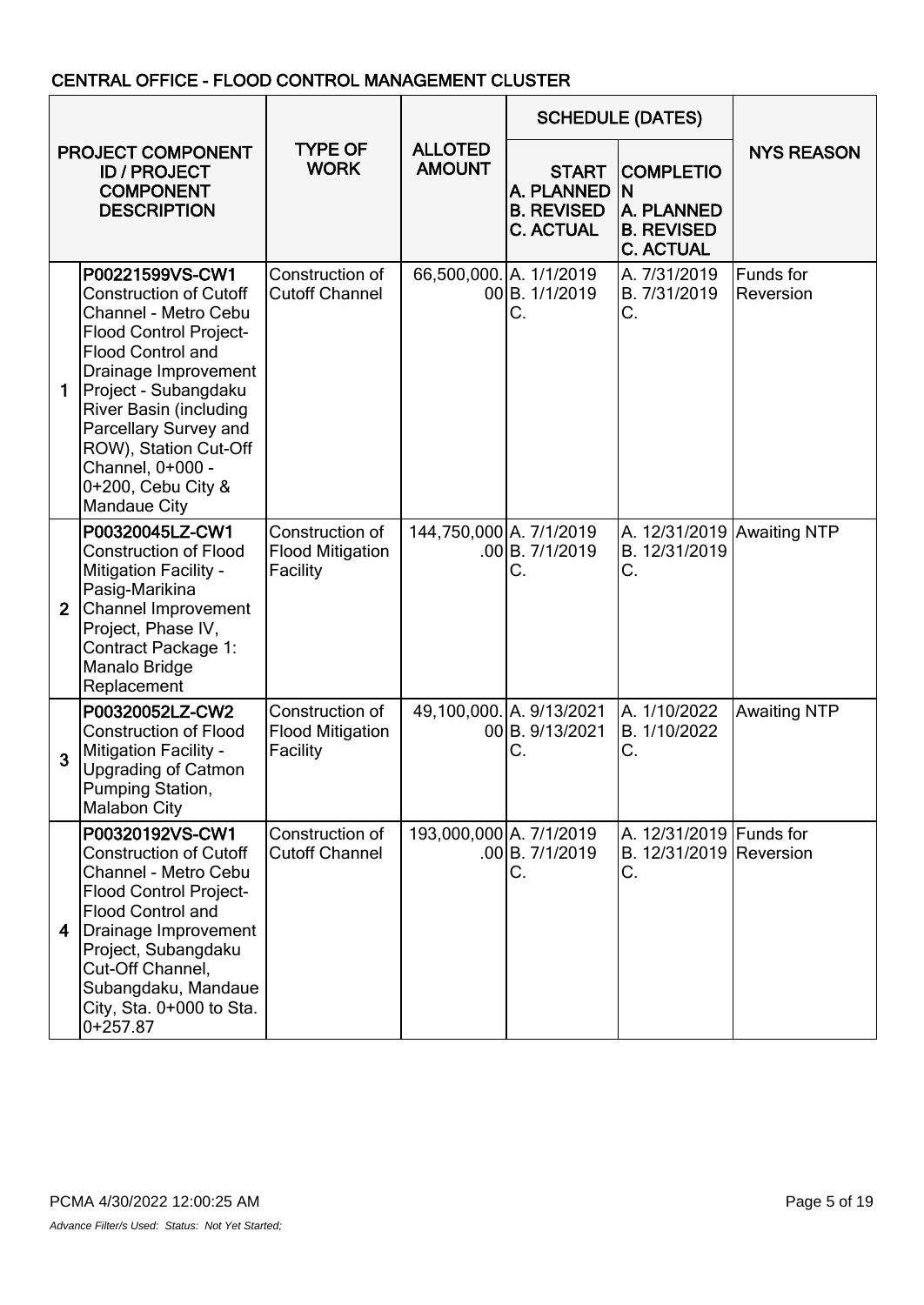| 5              | P00321834LZ-CW1<br>Rehabilitation / Major<br>Repair of Flood Control   Flood Control<br>Structure -<br><b>Rehabilitation of Dike</b><br>System along Solsona<br>River (Breached and<br>Eroded Dike, Left and<br>Right Bank), Laoag<br><b>River Basin Flood</b><br><b>Control and Sabo</b><br>Project | Rehabilitation /<br>Major Repair of<br><b>Structure</b> | 193,000,000 A. 7/1/2019 | .00 B.7/1/2019<br>С.                         | A. 12/31/2019 Awaiting NTP<br>B. 12/31/2019<br>C. |                               |
|----------------|------------------------------------------------------------------------------------------------------------------------------------------------------------------------------------------------------------------------------------------------------------------------------------------------------|---------------------------------------------------------|-------------------------|----------------------------------------------|---------------------------------------------------|-------------------------------|
| 6              | P00322688LZ-CW1<br>Construction of<br>Revetment - Upper<br>Marikina River<br>Improvement/Revetme<br>nt Wall, Marikina City<br>1st LD (Contract<br>Package 3 - River<br><b>Improvement Works</b><br>along Right Bank of<br>Upper Marikina River,<br>Sta. 14+750 to Sta.<br>15+450), Marikina City     | Construction of<br>Revetment                            | 14,475,000. A. 7/1/2019 | 00 B. 7/1/2019<br>С.                         | A. 12/31/2019 Awaiting NTP<br>B. 12/31/2019<br>С. |                               |
| $\overline{ }$ | P00401587LZ-CW1<br><b>Widening of Bridge -</b><br>Mancatian Br.<br>(B01484LZ) along<br>Angeles-Porac-<br>Floridablanca-<br>Dinalupihan Rd                                                                                                                                                            | Widening of<br><b>Bridge</b>                            | 106,150,000 A. 3/9/2020 | .00 B. 3/9/2020<br>С.                        | B. 12/31/2020 recorded<br>С.                      | A. 12/31/2020   No NYS Reason |
| 8              | P00420363VS-CW1<br>Construction of<br>Revetment - Metro<br><b>Cebu Flood Control</b><br>Project-Flood Control<br>and Drainage<br>Improvement Project,<br>Tipolo River, Guizo,<br>Mantuyong and Tipolo,<br>Mandaue City, Cebu                                                                         | Construction of<br>Revetment                            |                         | 193,000,000 A. 3/19/2021<br>.00 B. 3/19/2021 | A. 3/13/2022<br>B. 3/13/2022<br>C.                | <b>Awaiting NTP</b>           |
| 9              | P00421284LZ-CW1<br>Construction of<br>Revetment - Closing of<br>Gaps along Malabon-<br>Navotas River,<br><b>Malabon City</b>                                                                                                                                                                         | Construction of<br>Revetment                            | 77,200,000. A. 2/3/2021 | 00 B. 2/3/2021<br>С.                         | A. 12/31/2021 Awaiting NTP<br>B. 12/31/2021<br>С. |                               |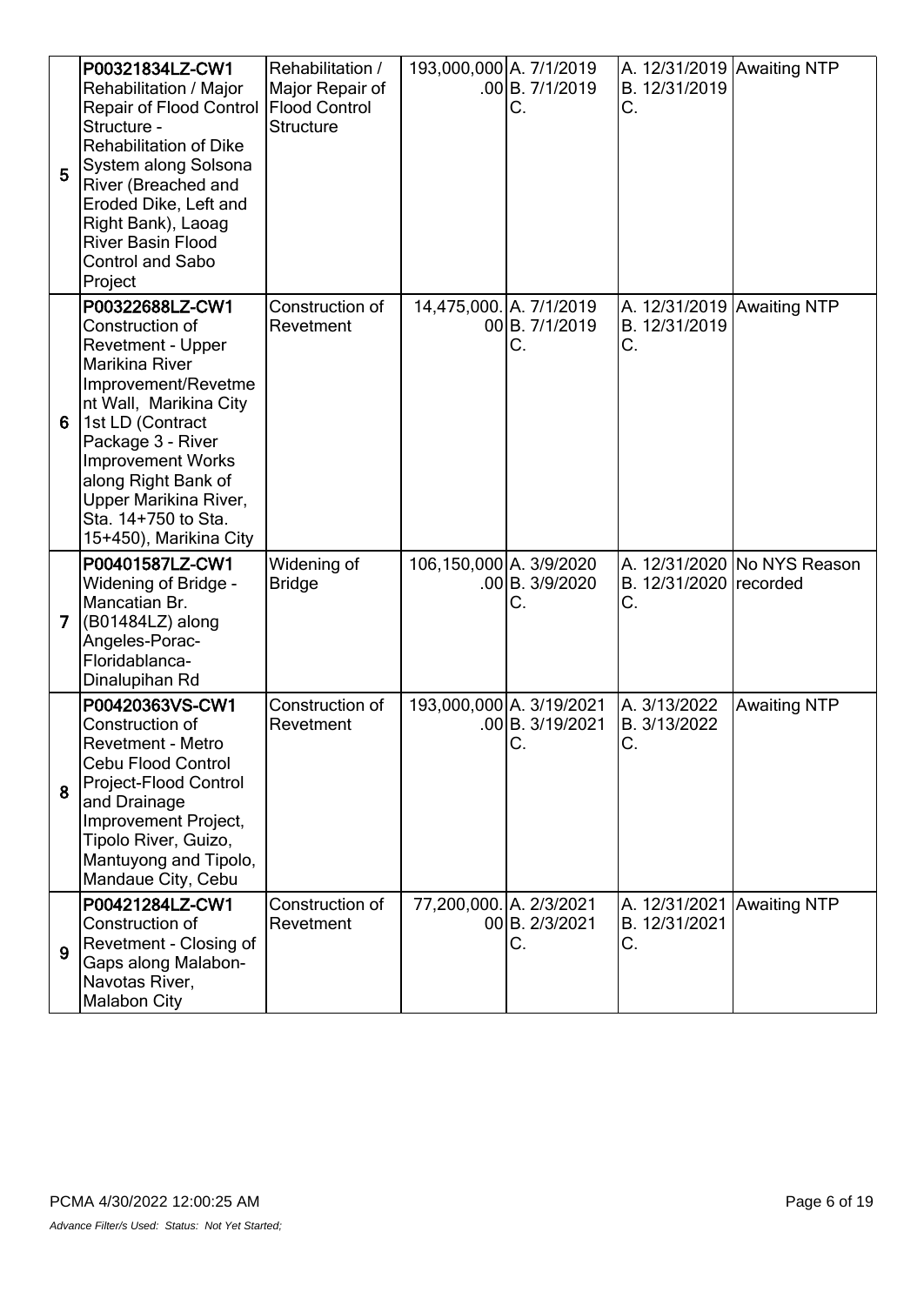|    | P00421285LZ-CW1<br>Construction of<br>Revetment - Closing of<br>Gaps along Malabon-<br>Tullahan River: Acacia<br>10 PS to PNR, PNR to Mc<br>Arthur Bridge, McArthur<br>Bridge to Bailey Bridge,<br><b>Bailey Bridge to</b><br>Malabon Boundary,<br><b>Malabon City</b> | Construction of<br>Revetment |                         | 77,200,000. A. 12/3/2020<br>00 B. 12/3/2020<br>С.  | A. 8/31/2021<br>B. 8/31/2021<br>С.                | <b>Awaiting NTP</b> |
|----|------------------------------------------------------------------------------------------------------------------------------------------------------------------------------------------------------------------------------------------------------------------------|------------------------------|-------------------------|----------------------------------------------------|---------------------------------------------------|---------------------|
|    | P00421287LZ-CW1<br>Construction of<br>Revetment -<br>Constrction of<br>11   Revetment along<br>Kaybuboy Creek<br>Tributary, Sta.<br>1+120.40 to Sta. 1+276<br>(RS), Las Piñas City                                                                                     | Construction of<br>Revetment | 77,200,000. A. 4/7/2021 | 00 B. 4/7/2021<br>C.                               | A. 1/31/2022<br>B. 1/31/2022<br>С.                | <b>Awaiting NTP</b> |
|    | P00421296LZ-CW1<br>Construction of<br>Revetment -<br><b>Construction of Flood</b><br>12 Control Structures<br>along Bayanan River,<br>Brgy. Alabang,<br>Muntinlupa City, Sta.<br>0+000 to Sta. 0+325                                                                   | Construction of<br>Revetment | 110,023,510 A. 5/4/2020 | .00 B. 5/4/2020<br>С.                              | A. 11/30/2021 Awaiting NTP<br>B. 11/30/2021<br>С. |                     |
| 13 | P00421297LZ-CW1<br>Construction of<br>Revetment -<br><b>Construction of Flood</b><br><b>Control Structures</b><br>Jalong Laguna de Bay,<br>Sta. 0+000 to Sta.<br>0+179 and Sta. 0+000-<br>B to Sta. 0+239.80-B,<br>Tunasan and Brgy.<br>Poblacion, Muntinlupa<br>City  | Construction of<br>Revetment | 144,750,000 A. 4/6/2021 | .00 B. 4/6/2021<br>С.                              | A. 1/30/2022<br>B. 1/30/2022<br>С.                | <b>Awaiting NTP</b> |
| 14 | P00421298LZ-CW1<br>Construction of<br>Revetment -<br><b>Construction of Flood</b><br><b>Control Structures</b><br>along Laguna de Bay,<br>Sta. 0+000 to Sta.<br>0+339.80 and Sta.<br>0+000-B to Sta.<br>0+331.80-B, Alabang<br>and Brgy. Cupang,<br>Muntinlupa City    | Construction of<br>Revetment |                         | 144,750,000 A. 4/15/2021<br>.00 B. 4/15/2021<br>С. | A. 2/8/2022<br>B. 2/8/2022<br>С.                  | <b>Awaiting NTP</b> |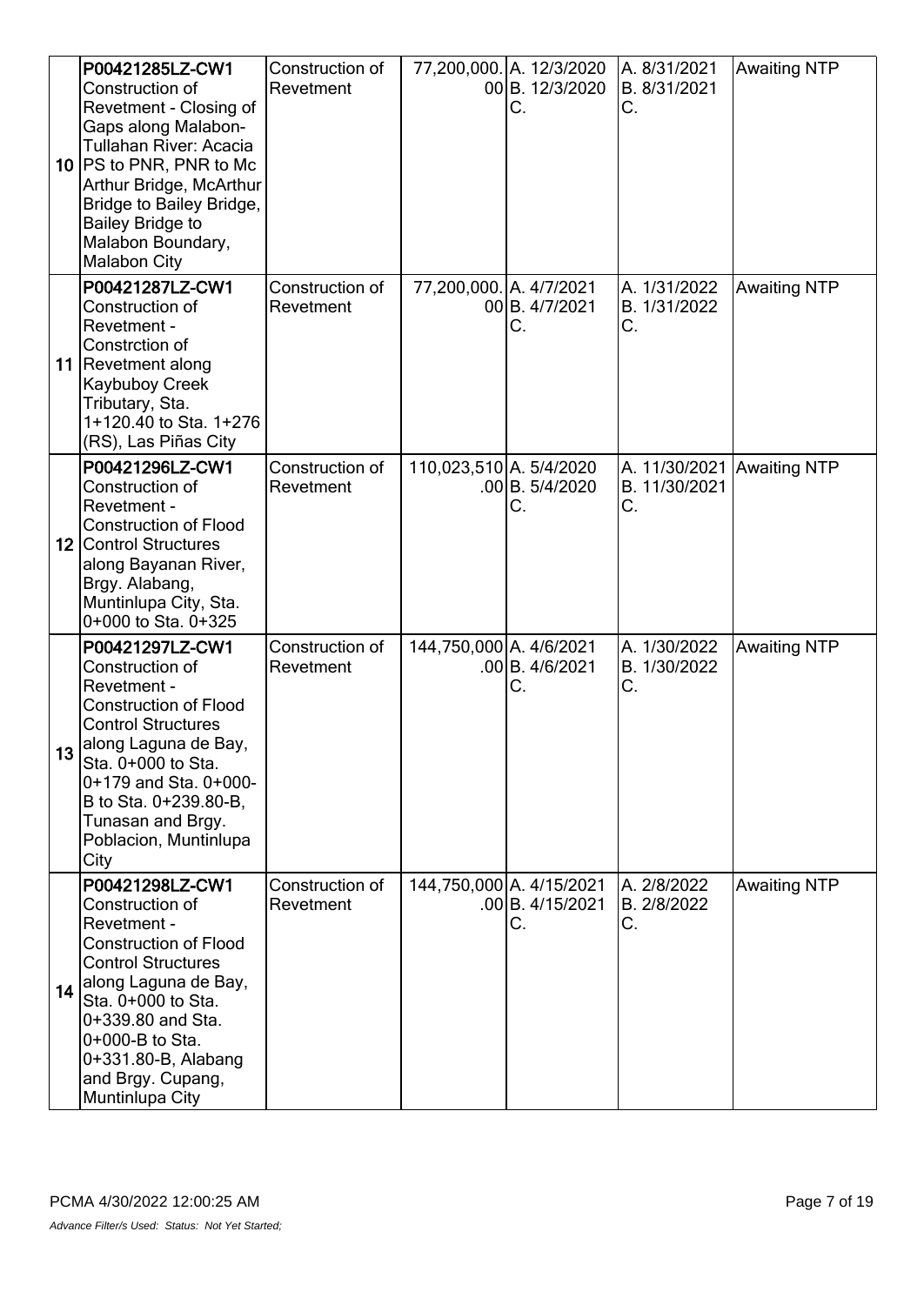|    | P00421307LZ-CW1<br>Rehabilitation / Major<br><b>Repair of Flood Control</b><br>Structure -<br>15 Rehabilitation of<br>Seawall along Manila<br>Bay (Parañaque<br>Section), Phase 1,<br>Parañaque                                                                                                                  | Rehabilitation /<br>Major Repair of<br><b>Flood Control</b><br><b>Structure</b> |                         | 96,500,000. A. 1/18/2021<br>00 B. 1/18/2021<br>С.  | A. 12/13/2021 Awaiting NTP<br>B. 12/13/2021<br>С. |                     |
|----|------------------------------------------------------------------------------------------------------------------------------------------------------------------------------------------------------------------------------------------------------------------------------------------------------------------|---------------------------------------------------------------------------------|-------------------------|----------------------------------------------------|---------------------------------------------------|---------------------|
| 16 | P00421308LZ-CW1<br>Construction of<br>Revetment -<br>Rehabilitation of<br>Seawall along Manila<br>Bay (Parañaque<br>Section), Phase 2,<br>Parañaque                                                                                                                                                              | Construction of<br>Revetment                                                    |                         | 92,685,355. A. 1/18/2021<br>00 B. 1/18/2021<br>С.  | A. 12/13/2021 Awaiting NTP<br>B. 12/13/2021<br>С. |                     |
|    | P00421310LZ-CW1<br>Rehabilitation / Major<br>Repair of Flood<br><b>Mitigation Facility -</b><br>Replacement of Two<br>(2) Box Culvert along<br>17 Longos Creek leading<br>to Longos Pumping<br>Station and<br><b>Rehabilitation of Box</b><br>Culvert at P. Aquino<br>Ave., Brgy. Longos,<br><b>Malabon City</b> | Rehabilitation /<br>Major Repair of<br><b>Flood Mitigation</b><br>Facility      |                         | 164,050,000 A. 3/15/2021<br>.00 B. 3/15/2021<br>С. | A. 7/7/2022<br>B. 7/7/2022<br>C.                  | <b>Awaiting NTP</b> |
| 18 | P00521563VS-CW1<br>Construction of<br>Drainage Structure -<br>Metro Cebu Flood<br>Control Project - Flood<br><b>Control and Drainage</b><br>Improvement Project,<br>Kinalumsan River,<br>Duljo, Labangon and<br>Mambaling, Cebu City                                                                             | Construction of<br>Drainage<br><b>Structure</b>                                 |                         | 96,500,000. A. 2/10/2021<br>00 B. 2/10/2021<br>С.  | A. 11/25/2023 Awaiting NTP<br>B. 11/25/2023<br>С. |                     |
|    | P00525479LZ-CW1<br><b>Construction of Flood</b><br><b>Mitigation Facility -</b><br>19 Construction of<br>Dampalit Pumping<br>Station (Phase 1),<br><b>Malabon City</b>                                                                                                                                           | Construction of<br><b>Flood Mitigation</b><br>Facility                          | 96,500,000. A. 6/1/2021 | 00 B. 6/1/2021<br>С.                               | A. 5/1/2024<br>B. 5/1/2024<br>С.                  | <b>Awaiting NTP</b> |
|    | P00525492LZ-CW1<br>Construction of<br>Revetment -<br>Construction of<br>20 Revetment along Dario<br>Creek, Sta. 0+020.000<br>to Sta. 0+351.894 (Left<br>& Right River Bank),<br>Quezon City                                                                                                                      | Construction of<br>Revetment                                                    | 124,629,750 A. 6/1/2021 | .00 B.6/1/2021<br>С.                               | A. 6/1/2022<br>B. 6/1/2022<br>С.                  | <b>Awaiting NTP</b> |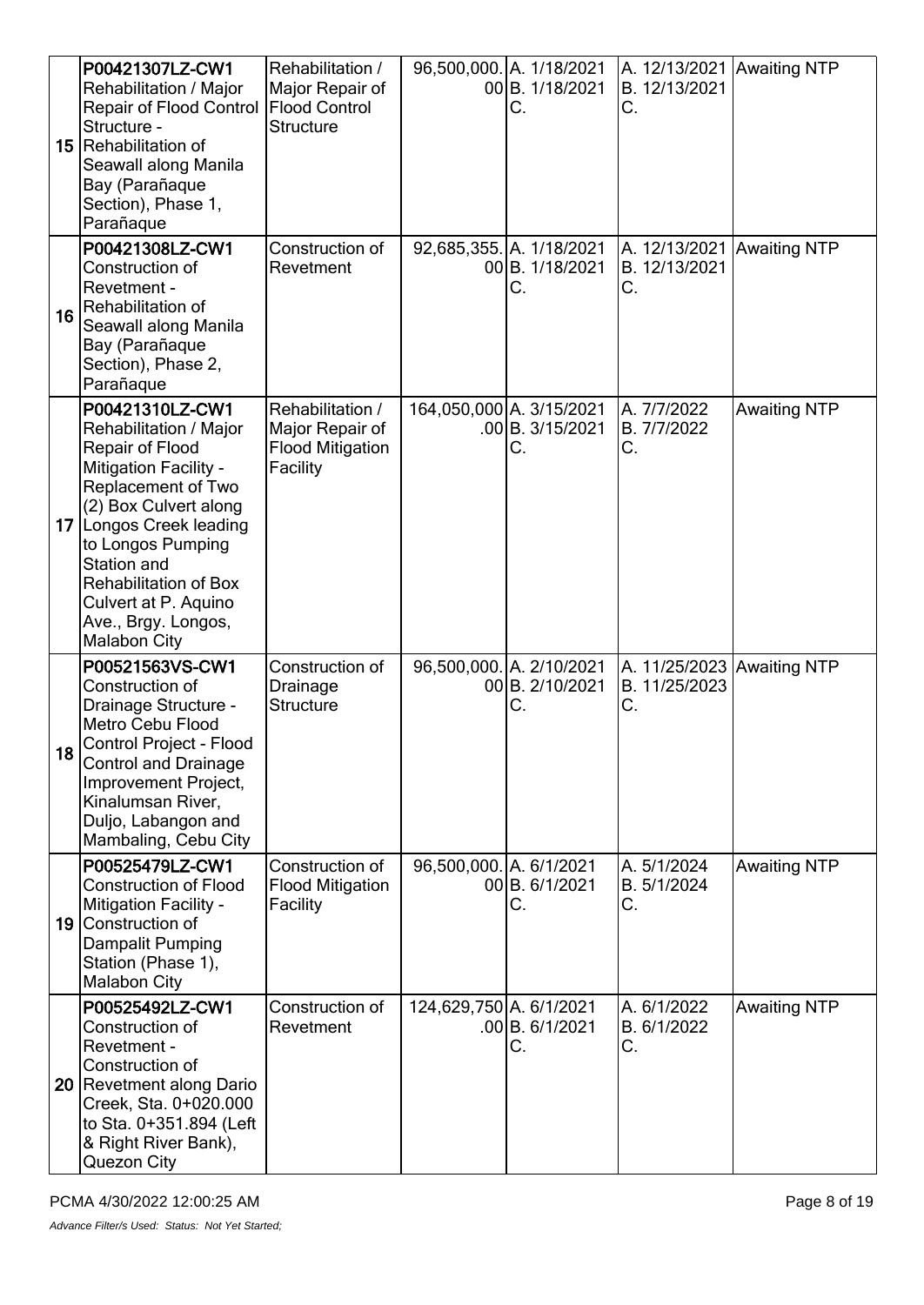| 21 | P00525493LZ-CW1<br>Construction of<br>Revetment -<br>Construction of<br>Revetment along<br>Mariblo Creek, Sta.<br>0+010.000 to Sta.<br>0+524.458 (Left & Right<br>River Bank), Quezon<br>City                                         | Construction of<br>Revetment                                               | 96,500,000. A. 6/1/2021 | 00 B. 6/1/2021<br>С.                              | A. 6/1/2022<br>B. 6/1/2022<br>С.                  | <b>Awaiting NTP</b>                       |
|----|---------------------------------------------------------------------------------------------------------------------------------------------------------------------------------------------------------------------------------------|----------------------------------------------------------------------------|-------------------------|---------------------------------------------------|---------------------------------------------------|-------------------------------------------|
| 22 | P00525507LZ-CW1<br><b>Construction of Flood</b><br>Mitigation Facility -<br><b>Construction of South</b><br>Pinagkabalian Pumping<br>Station, Malabon City                                                                            | Construction of<br><b>Flood Mitigation</b><br>Facility                     | 48,250,000. A. 6/1/2021 | 00 B. 6/1/2021<br>С.                              | A. 6/1/2022<br>B. 6/1/2022<br>С.                  | <b>Awaiting NTP</b>                       |
| 23 | P00525508LZ-CW1<br><b>Construction of Flood</b><br>Mitigation Facility -<br>Construction of Two (2)<br>Pumping Station along<br>Navotas Coastal Dike<br>with Box Culvert<br>(Phase 3), Navotas City                                   | Construction of<br><b>Flood Mitigation</b><br>Facility                     | 72,267,885. A. 6/1/2021 | 00B. 6/1/2021<br>С.                               | A. 6/1/2022<br>B. 6/1/2022<br>C.                  | <b>Awaiting NTP</b>                       |
| 24 | P00525526LZ-CW1<br><b>Construction of Flood</b><br>Mitigation Facility -<br><b>Upgrading of Abucay</b><br>Pumping Station,<br>Manila                                                                                                  | Construction of<br><b>Flood Mitigation</b><br>Facility                     | 96,500,000. A. 5/1/2021 | 00 B. 5/1/2021<br>С.                              | A. 5/1/2022<br>B. 5/1/2022<br>С.                  | <b>Awaiting NTP</b>                       |
| 25 | P00525527LZ-CW1<br><b>Construction of Flood</b><br>Mitigation Structure -<br><b>Upgrading of Balete</b><br>Pumping Station,<br>Manila                                                                                                 | Construction of<br><b>Flood Mitigation</b><br><b>Structure</b>             | 52,630,135. A. 5/3/2021 | 00 B. 5/3/2021<br>С.                              | A. 12/28/2021<br>B. 12/28/2021<br>С.              | <b>Awaiting NTP</b>                       |
| 26 | P00525530LZ-CW1<br><b>Construction of Flood</b><br>Mitigation Facility -<br>Upgrading of Maypajo<br>Pumping Station,<br><b>Caloocan City</b>                                                                                          | Construction of<br><b>Flood Mitigation</b><br>Facility                     |                         | 96,500,000. A. 5/15/2021<br>00 B. 5/15/2021<br>С. | A. 11/15/2022 Awaiting NTP<br>B. 11/15/2022<br>С. |                                           |
| 27 | P00525532LZ-CW1<br>Rehabilitation / Major<br>Repair of Flood<br>Mitigation Facility -<br>Upgrading/Rehabilitatio<br>n of North Navotas<br>Pumping Station and<br>Rehabilitation of<br><b>Navotas Navigation</b><br>Gate, Navotas City | Rehabilitation /<br>Major Repair of<br><b>Flood Mitigation</b><br>Facility |                         | 96,500,000. A. 6/20/2021<br>00 B. 6/20/2021<br>C. | A. 5/22/2022<br>B. 5/22/2022<br>С.                | In Preliminary<br>Detailed<br>Engineering |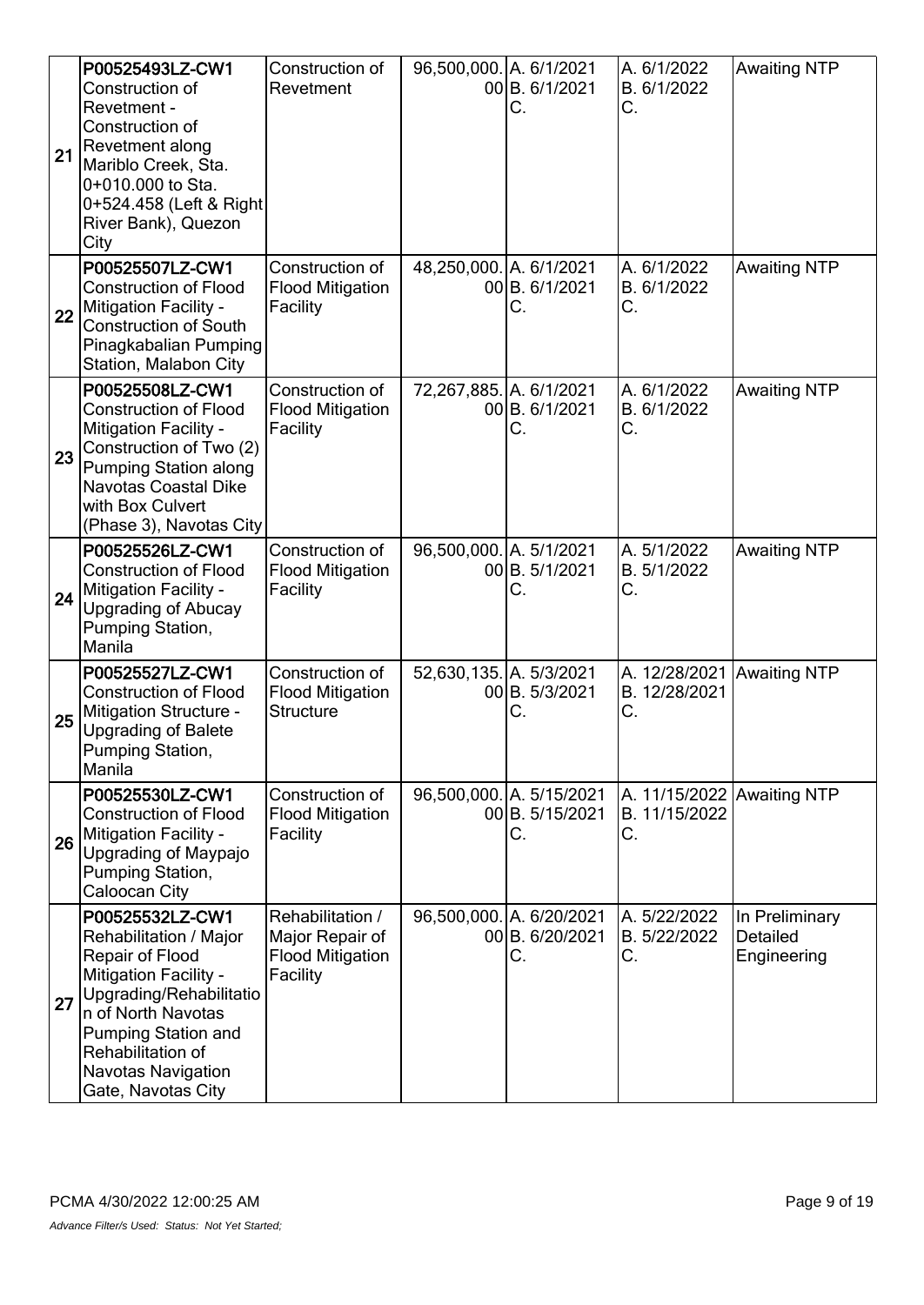|    | P00526259LZ-CW1<br><b>Construction of Flood</b><br><b>Mitigation Structure -</b><br><b>Construction/Rehabilita</b><br>tion of Flood Control<br>28 Structure along Uguis<br>River, Brgy. Uguis and<br>along Tibangan River,<br>Brgy. Barangbong,<br><b>Municipality of Nueva</b><br>Era, Ilocos Norte | Construction of<br><b>Flood Mitigation</b><br><b>Structure</b> | 96,986,360. A.          | 00 11/27/2021<br>В.<br>11/27/2021<br>С.           | A. 11/10/2024 Awaiting NTP<br>B. 11/10/2024<br>С. |                     |
|----|------------------------------------------------------------------------------------------------------------------------------------------------------------------------------------------------------------------------------------------------------------------------------------------------------|----------------------------------------------------------------|-------------------------|---------------------------------------------------|---------------------------------------------------|---------------------|
| 29 | P00526266LZ-CW1<br><b>Construction of Flood</b><br><b>Mitigation Structure -</b><br><b>Construction of Flood</b><br><b>Control Structure along</b><br>Abra River,<br>Municipalities of Bucay,<br>Langiden, Tayum,<br>Sallapadan,<br>Lagangilang, Manabo,<br>and La Paz, Abra                         | Construction of<br><b>Flood Mitigation</b><br><b>Structure</b> |                         | 58,438,470. A. 12/1/2019<br>00 B. 12/1/2019<br>С. | A. 12/31/2022 Awaiting NTP<br>B. 12/31/2022<br>С. |                     |
|    | P00526273LZ-CW1<br><b>Construction of Flood</b><br><b>Mitigation Structure -</b><br>30 Construction of Bank<br><b>Protection Works along</b><br>Chico River at Piat, and<br>Tuao, Cagayan                                                                                                            | Construction of<br><b>Flood Mitigation</b><br><b>Structure</b> |                         | 98,063,300. A. 12/9/2020<br>00 B. 12/9/2020<br>С. | A. 7/30/2022<br>B. 7/30/2022<br>С.                | <b>Awaiting NTP</b> |
|    | P00526309LZ-CW1<br>Construction of<br>Retarding Basin -<br><b>Construction of General</b><br><b>Trias Retarding Basin I</b><br>31 (Rio Grande River)<br>under the Flood Risk<br><b>Management Project</b><br>for Ylang Ylang River<br>and Rio Grande River,<br>Cavite                                | Construction of<br><b>Retarding Basin</b>                      | 230,811,595 A. 4/1/2021 | .00B. 4/1/2021<br>С.                              | A. 2/4/2024<br>B. 2/4/2024<br>С.                  | <b>Awaiting NTP</b> |
| 32 | P00538146LZ-CW1<br><b>Channelization - Pasig</b><br><b>River Ferry</b><br>Convergence Program                                                                                                                                                                                                        | Channelization                                                 |                         | 144,750,000 A. 10/5/2021<br>.00B. 10/5/2021<br>С. | A. 9/4/2022<br>B. 9/4/2022<br>С.                  | <b>Awaiting NTP</b> |
| 33 | P00620031LZ-CW1<br><b>Construction of Flood</b><br><b>Mitigation Facility -</b><br>Construction of<br><b>Pumping Station and</b><br>Improvement of<br><b>Existing Facilities at</b><br>Lakandula Drainage<br>Main Corner R-10 and<br>Pacheco Drainage<br>Main Corner R-10,<br>Tondo, Manila          | Construction of<br><b>Flood Mitigation</b><br>Facility         | 187,422,300 A. 3/1/2022 | $.00$ B. $3/1/2022$<br>С.                         | A. 3/1/2023<br>B. 3/1/2023<br>С.                  | In Procurement      |

PCMA 4/30/2022 12:00:25 AM PCMA 4/30/2022 12:00:25 AM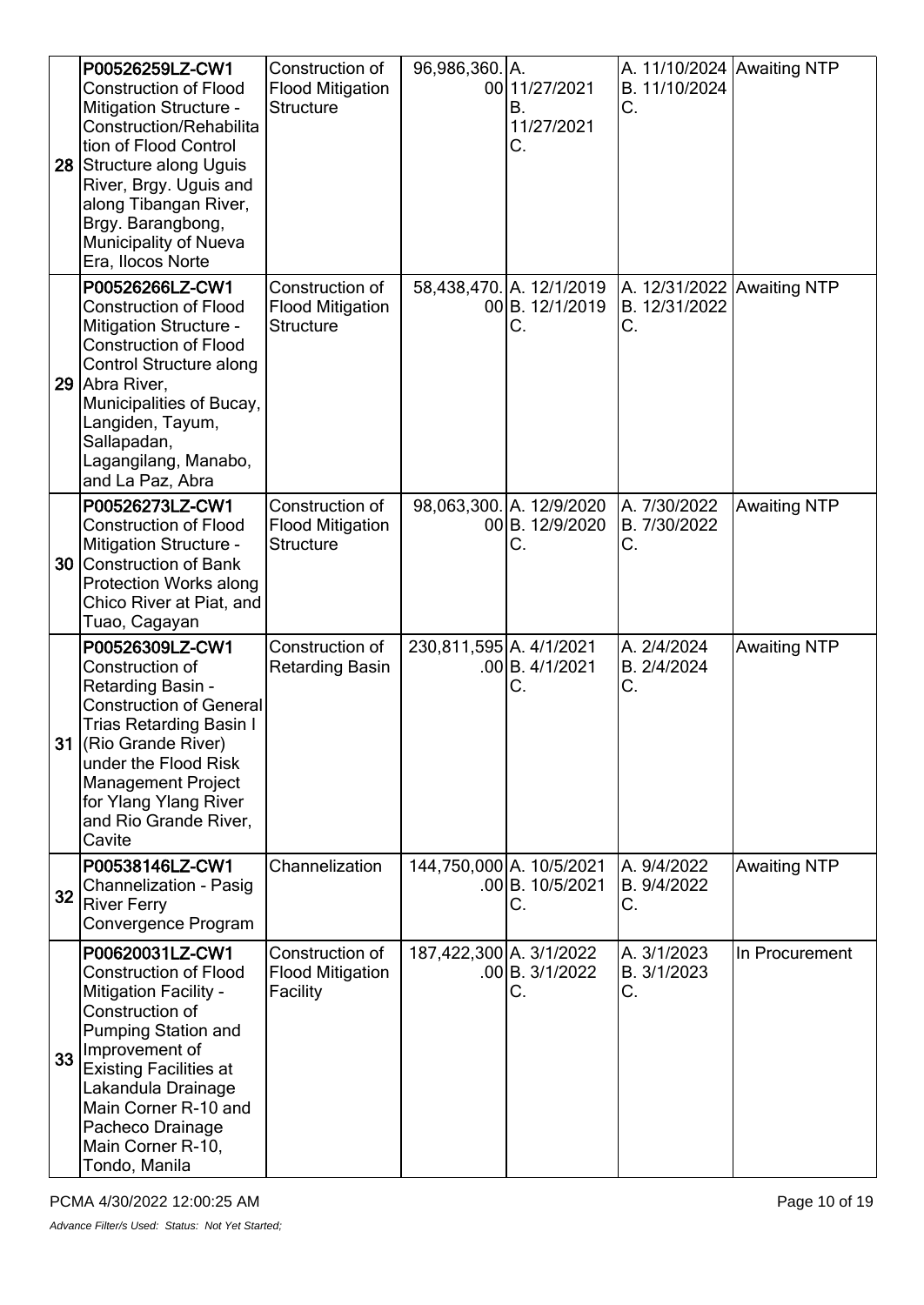| 34 | P00620039LZ-CW1<br>Construction of<br>Revetment -<br>Construction of<br><b>Revetment Wall</b><br>Resting on SSP within<br>and along the<br>Periphery of Hospicio<br>De San Jose, Sta.<br>3+103.00 to Sta.<br>3+550, Right Bank,<br>Manila   | Construction of<br>Revetment                    | 144,747,105 A. 3/1/2022 | $.00$ B. $3/1/2022$<br>С.                          | A. 3/1/2023<br>B. 3/1/2023<br>С.   | In Procurement               |
|----|---------------------------------------------------------------------------------------------------------------------------------------------------------------------------------------------------------------------------------------------|-------------------------------------------------|-------------------------|----------------------------------------------------|------------------------------------|------------------------------|
|    | P00620040LZ-CW1<br>Construction of<br>Revetment -<br>Construction of<br>35 Revetment<br>Wall/Sheetpiling of<br><b>Baclaran Channel</b><br>(Phase II), Parañaque<br>City                                                                     | Construction of<br>Revetment                    | 96,500,000. A. 1/7/2022 | 00B. 1/7/2022<br>С.                                | A. 1/2/2023<br>B. 1/2/2023<br>С.   | In Procurement               |
|    | P00620041LZ-CW1<br>Construction of<br>Revetment -<br>Construction of<br>36 Revetment<br>Wall/Sheetpiling of<br><b>Baclaran Channel</b><br>(Phase III), Parañaque<br>City                                                                    | Construction of<br>Revetment                    | 96,500,000. A. 1/7/2022 | 00B. 1/7/2022<br>С.                                | A. 1/2/2023<br>B. 1/2/2023<br>С.   | In Procurement               |
|    | P00620042LZ-CW1<br>Construction of<br>Revetment -<br>Construction of<br>37 Revetment<br>Wall/Sheetpiling of<br><b>Baclaran Channel</b><br>(Phase IV), Parañaque<br>City                                                                     | Construction of<br>Revetment                    | 96,500,000. A. 3/1/2022 | 00 B. 3/1/2022<br>С.                               | A. 12/1/2022<br>B. 12/1/2022<br>C. | In Procurement               |
| 38 | P00620046VS-CW1<br>Construction of<br>Drainage Structure -<br><b>Metro Cebu Flood</b><br>Control Project - Flood<br><b>Control and Drainage</b><br>Improvement Project,<br>Kinalumsan River,<br>Duljo, Labangon and<br>Mambaling, Cebu City | Construction of<br>Drainage<br><b>Structure</b> |                         | 119,248,910 A. 2/10/2022<br>.00 B. 2/10/2022<br>С. | B. 11/25/2022<br>С.                | A. 11/25/2022 In Procurement |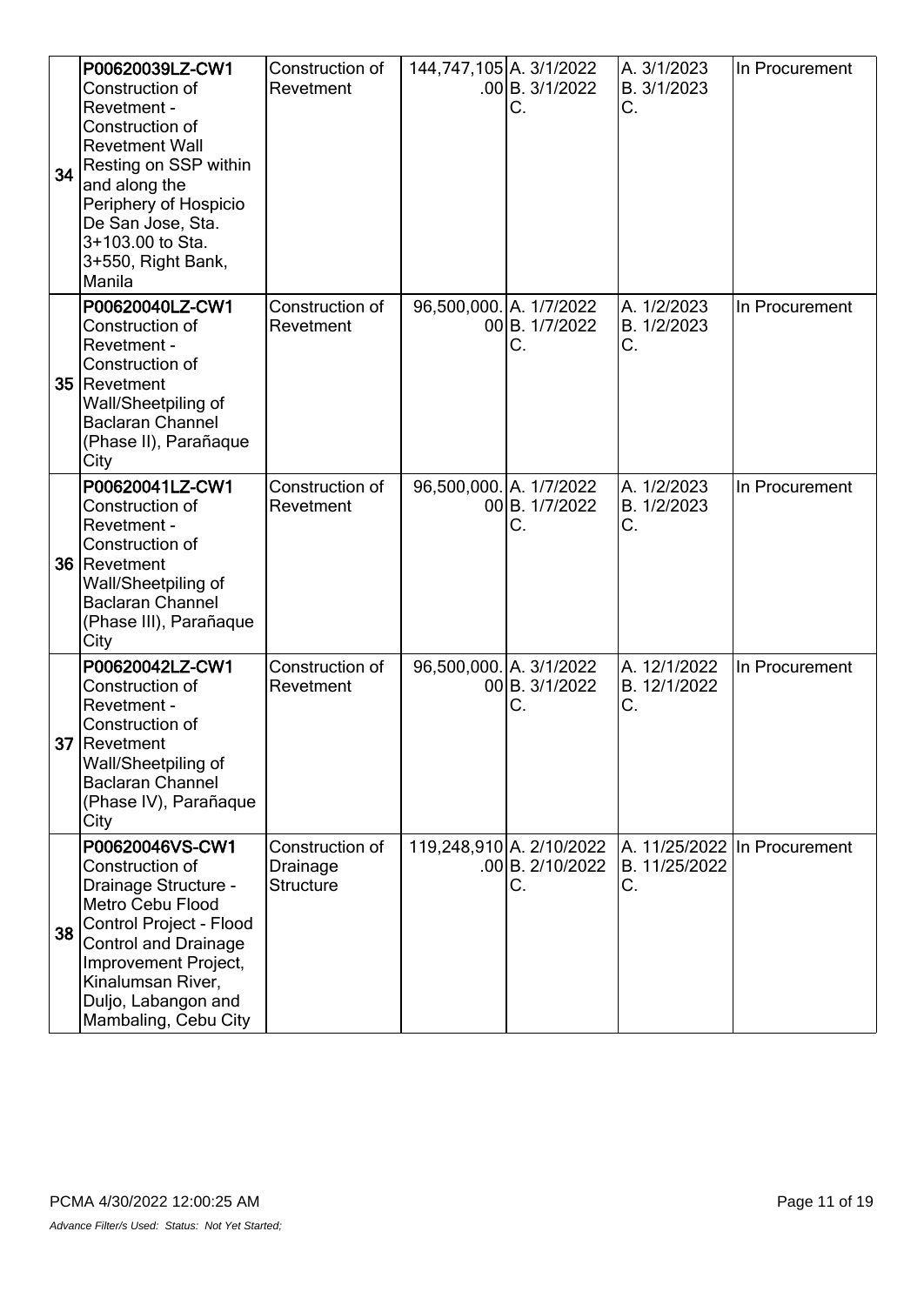| 39 | P00620060LZ-CW1<br>Construction of<br>Drainage Structure -<br>Construction/Improvem<br>ent of Drainage System<br>and Roads Leading to<br>Interceptor/Box Culvert<br>in Navotas City                                                                                                                                            | Construction of<br>Drainage<br><b>Structure</b>        |                         | 101,325,000 A. 7/23/2022<br>$.00$ B. $7/23/2022$<br>С. | A. 7/26/2023<br>B. 7/26/2023<br>С. | In Preliminary<br>Detailed<br>Engineering |
|----|--------------------------------------------------------------------------------------------------------------------------------------------------------------------------------------------------------------------------------------------------------------------------------------------------------------------------------|--------------------------------------------------------|-------------------------|--------------------------------------------------------|------------------------------------|-------------------------------------------|
| 40 | P00620105LZ-CW1<br>Construction of<br><b>Revetment - Pasig-</b><br>Marikina River Channel<br>Improvement Project,<br>Contract Package No.<br>4-B, River Improvement<br>Works along Upper<br><b>Marikina River</b><br>(Upstream of Marikina<br>Bridge) Sta. 15+700 to<br>Sta. 15+957 (Phase 2),<br>Right Bank, Marikina<br>City | Construction of<br>Revetment                           | 154,634,495 A. 3/1/2022 | .00 B.3/1/2022<br>С.                                   | A. 3/1/2023<br>B. 3/1/2023<br>С.   | In Procurement                            |
| 41 | P00620117LZ-CW1<br><b>Construction of Flood</b><br>Mitigation Facility -<br>Upgrading of Maypajo<br>Pumping Station,<br>Caloocan City                                                                                                                                                                                          | Construction of<br><b>Flood Mitigation</b><br>Facility | 241,250,000 A. 6/1/2022 | .00 B.6/1/2022<br>С.                                   | A. 7/26/2023<br>B. 7/26/2023<br>С. | In Procurement                            |
| 42 | P00620118LZ-CW1<br><b>Construction of Flood</b><br><b>Mitigation Facility -</b><br><b>Upgrading of Taguig</b><br>Pumping Station,<br>Taguig City                                                                                                                                                                               | Construction of<br><b>Flood Mitigation</b><br>Facility | 144,750,000 A. 6/1/2022 | .00 B. 6/1/2022<br>С.                                  | A. 3/15/2023<br>B. 3/15/2023<br>С. | In Procurement                            |
| 43 | P00620119LZ-CW1<br><b>Construction of Flood</b><br><b>Mitigation Facility -</b><br>Upgrading of Tapayan<br>Pumping Station,<br>Taguig City                                                                                                                                                                                     | Construction of<br><b>Flood Mitigation</b><br>Facility | 492,150,000 A. 6/1/2022 | .00 B. 6/1/2022<br>С.                                  | A. 5/20/2024<br>B. 5/20/2024<br>С. | In Procurement                            |
|    | P00620121LZ-CW1<br><b>Construction of Flood</b><br><b>Mitigation Facility -</b><br>44 Upgrading/Rehabilitatio<br>n of Beata Pumping<br>Station, Pandacan,<br>Manila                                                                                                                                                            | Construction of<br><b>Flood Mitigation</b><br>Facility | 96,500,000. A. 3/1/2022 | 00 B. 3/1/2022<br>С.                                   | A. 3/1/2023<br>B. 3/1/2023<br>С.   | In Procurement                            |
|    | P00620146LZ-CW1<br>Construction of Dike -<br><b>Construction of Dike</b><br>45 with Slope Protection<br>Sacobia-Bamban River,<br>Sta. $0 + 000$ to Sta. $2 +$<br>129.50, Pampanga                                                                                                                                              | Construction of<br><b>Dike</b>                         |                         | 48,250,000. A. 5/11/2022<br>00 B. 5/11/2022<br>С.      | A. 12/6/2022<br>B. 12/6/2022<br>С. | In Procurement                            |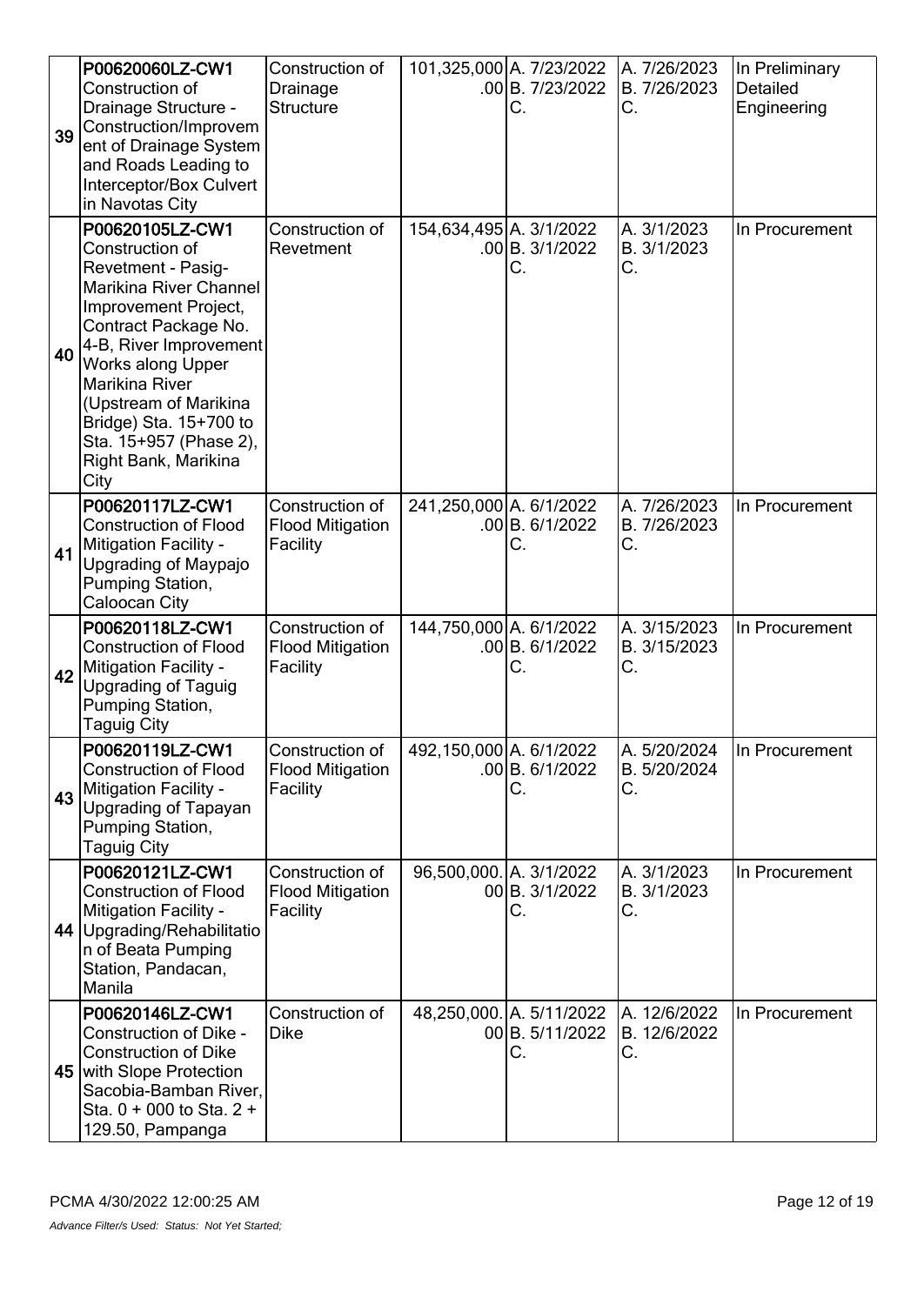|    | P00620798LZ-CW1<br><b>Construction of Flood</b><br>Mitigation Structure -<br>46 Construction/Rehabilita<br>tion of Bolo River Dam,<br>Brgy. San Isidro,<br>Dumalneg, Ilocos Norte                                                                                                     | Construction of<br><b>Flood Mitigation</b><br><b>Structure</b>                  |                         | 79,561,355. A. 1/22/2022<br>00 B. 1/22/2022<br>С. | A. 3/11/2023<br>B. 3/11/2023<br>С. | <b>Awaiting NTP</b>           |
|----|---------------------------------------------------------------------------------------------------------------------------------------------------------------------------------------------------------------------------------------------------------------------------------------|---------------------------------------------------------------------------------|-------------------------|---------------------------------------------------|------------------------------------|-------------------------------|
| 47 | P00620801LZ-CW1<br>Rehabilitation / Major<br><b>Repair of Flood Control</b><br>Structure -<br><b>Rehabilitation of Dike</b><br>System along<br>Madongan River<br>(Breached and Eroded<br>Dike, Left and Right<br>Bank), Laoag River<br><b>Basin Flood Control</b><br>and Sabo Project | Rehabilitation /<br>Major Repair of<br><b>Flood Control</b><br><b>Structure</b> | 60,812,370. A. 4/1/2022 | 00B. 4/1/2022<br>С.                               | A. 9/25/2022<br>B. 9/25/2022<br>С. | No NYS Reason<br>recorded     |
|    | P00620803LZ-CW1<br><b>Construction of Flood</b><br>Mitigation Structure -<br><b>Construction of Flood</b><br><b>Control Structure along</b><br>48 Abra River,<br>Municipalities of Bucay,<br>Langiden, Tayum,<br>Sallapadan,<br>Lagangilang, Manabo,<br>and La Paz, Abra              | Construction of<br><b>Flood Mitigation</b><br><b>Structure</b>                  |                         | 308,800,000 A. 12/1/2019<br>.00B. 12/1/2019<br>С. | B. 12/31/2022 recorded<br>C.       | A. 12/31/2022   No NYS Reason |
|    | P00621152LZ-CW1<br><b>Construction of Flood</b><br>Mitigation Structure -<br><b>Construction of Flood</b><br>49 Control Structure along<br>Ilang-Ilang Creek<br>leading to Tullahan<br>River at Brgy.<br>Commonwealth,<br>Quezon City                                                 | Construction of<br><b>Flood Mitigation</b><br><b>Structure</b>                  |                         | 53,483,195. A. 3/30/2022<br>00 B. 3/30/2022<br>C. | B. 12/30/2022 recorded<br>С.       | A. 12/30/2022 No NYS Reason   |
| 50 | P00621154LZ-CW1<br>Rehabilitation / Major<br>Repair of Flood<br>Mitigation Facility -<br>Upgrading of<br>Santibañez Pumping<br>Station, Paco, Manila<br>City                                                                                                                          | Rehabilitation /<br>Major Repair of<br><b>Flood Mitigation</b><br>Facility      | 193,000,000 A. 3/1/2022 | .00 B. 3/1/2022<br>С.                             | A. 3/1/2023<br>B. 3/1/2023<br>С.   | No NYS Reason<br>recorded     |
| 51 | P00621268LZ-CW1<br>Rehabilitation / Major<br>Repair of Flood<br>Mitigation Facility -<br><b>Rehabilitation of Beata</b><br><b>Pumping Station</b><br>(Phase II), Pandacan,<br>Manila                                                                                                  | Rehabilitation /<br>Major Repair of<br><b>Flood Mitigation</b><br>Facility      | 193,000,000 A. 3/1/2022 | $.00$ B. $3/1/2022$<br>С.                         | A. 3/1/2023<br>B. 3/1/2023<br>С.   | No NYS Reason<br>recorded     |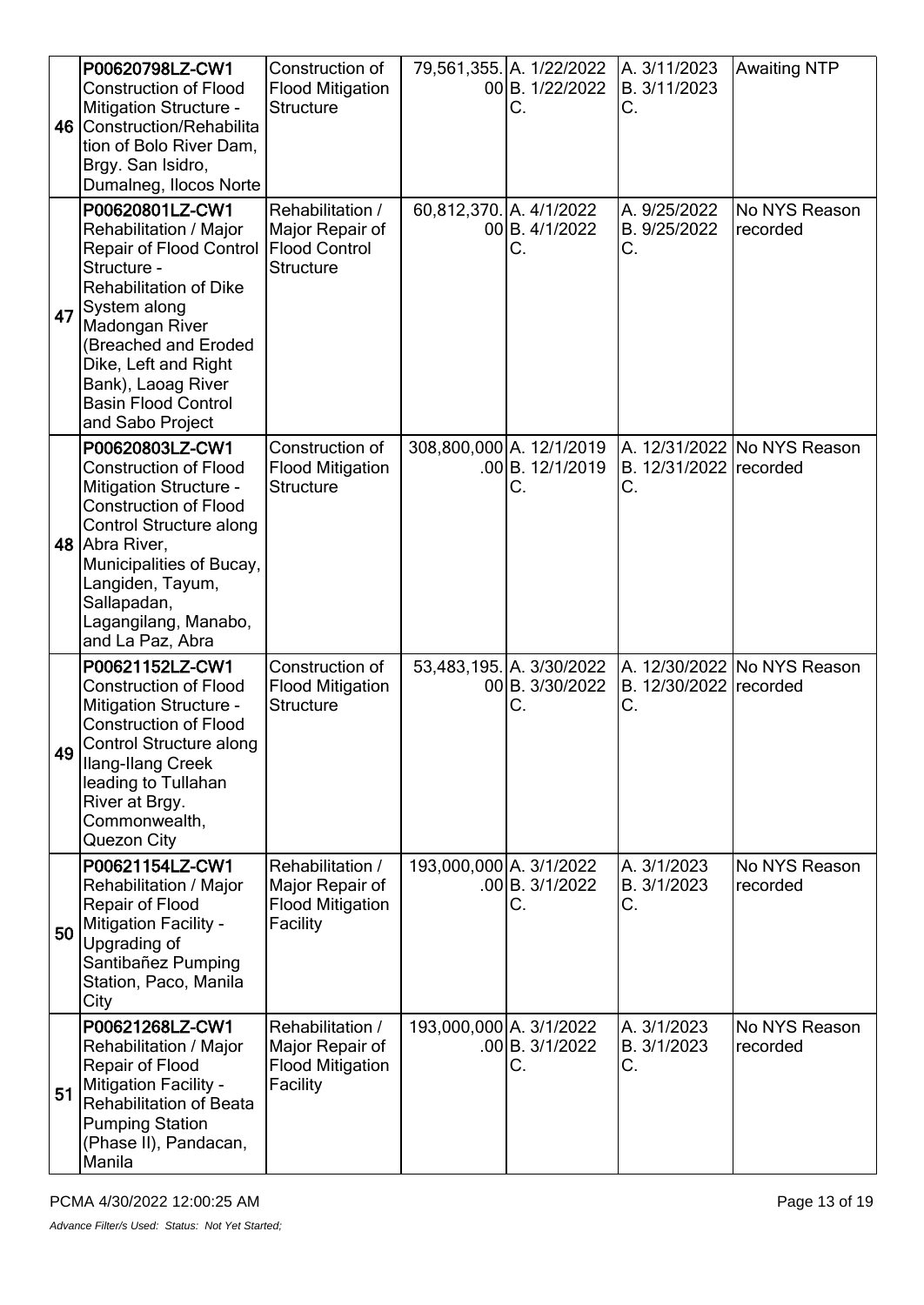| 52 | P00621582LZ-CW1<br>Construction of<br>IRevetment -<br>lConstruction of Flood<br>Mitigation Structure at<br><b>Upper Marikina River</b><br>from Brgy. San Jose<br>going to Brgy. Balite<br>(Phase 1), Rodriguez,<br>Rizal | Construction of<br>Revetment                           | 193,000,000 A. 3/1/2022 | .00 B. 3/1/2022<br>C. | A. 3/1/2023<br>B. 3/1/2023<br>C. | No NYS Reason<br>recorded   |
|----|--------------------------------------------------------------------------------------------------------------------------------------------------------------------------------------------------------------------------|--------------------------------------------------------|-------------------------|-----------------------|----------------------------------|-----------------------------|
| 53 | P00637038LZ-CW1<br><b>Construction of Flood</b><br><b>Mitigation Facility -</b><br>Upgrading of<br>Bangkulasi Pumping<br>Station, Navotas                                                                                | Construction of<br><b>Flood Mitigation</b><br>Facility | 48,250,000. A. 3/1/2022 | 00 B. 3/1/2022<br>C.  | B. 10/26/2022 recorded<br>C.     | A. 10/26/2022 No NYS Reason |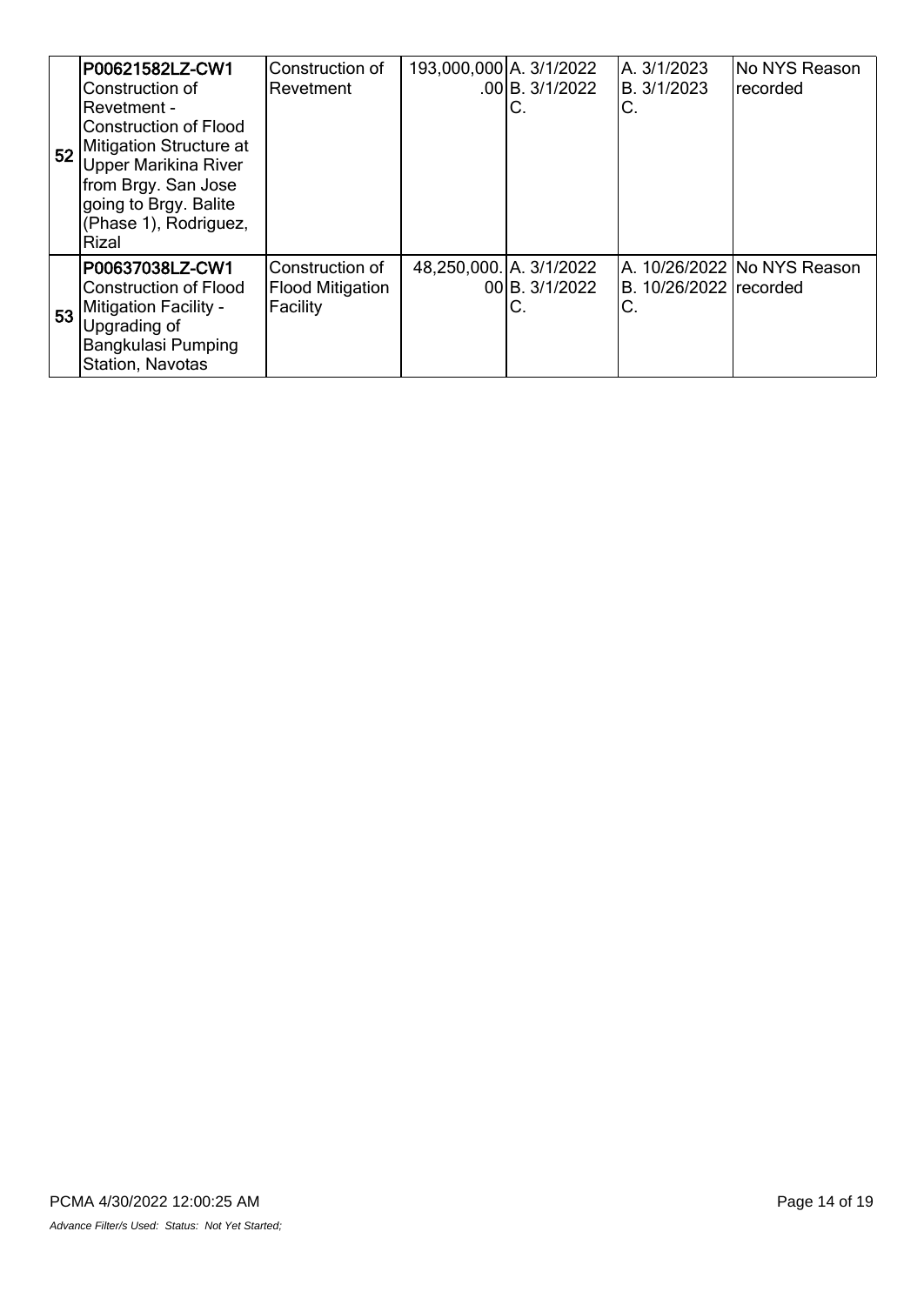# CENTRAL OFFICE - ROADS MANAGEMENT CLUSTER I (BILATERAL)

|                                                                                    |                                                                                                                                            |                                         | <b>SCHEDULE (DATES)</b>         |                                                                     |                                                                                      |                             |
|------------------------------------------------------------------------------------|--------------------------------------------------------------------------------------------------------------------------------------------|-----------------------------------------|---------------------------------|---------------------------------------------------------------------|--------------------------------------------------------------------------------------|-----------------------------|
| PROJECT COMPONENT<br><b>ID / PROJECT</b><br><b>COMPONENT</b><br><b>DESCRIPTION</b> |                                                                                                                                            | <b>TYPE OF</b><br><b>WORK</b>           | <b>ALLOTED</b><br><b>AMOUNT</b> | <b>START</b><br>A. PLANNED<br><b>B. REVISED</b><br><b>C. ACTUAL</b> | <b>COMPLETIO</b><br>ΙN<br><b>A. PLANNED</b><br><b>B. REVISED</b><br><b>C. ACTUAL</b> | <b>NYS REASON</b>           |
| $\mathbf 1$                                                                        | P00006715LZ-CW1<br>Construction of<br>Concrete Road - C-2<br>(Gov. Forbes) St./ R-7<br>(España St.)<br>Interchange Project,<br>Manila City | Construction of<br><b>Concrete Road</b> | 100,000,000 A. 1/1/2016         | .00B. 1/1/2016<br>С.                                                | A. 1/1/2017<br>B. 1/1/2017<br>С.                                                     | No NYS Reason<br>recorded   |
| $\overline{2}$                                                                     | P00202408LZ-CW1<br>Road Widening -<br>Widening of Gen. Luis-<br>Kaybiga-Polo-<br><b>Novaliches Road</b>                                    | Road Widening                           |                                 | 675,500,000 A. 12/1/2019<br>$.00$ B. 12/1/2019<br>C.                | A. 11/1/2022<br>B. 11/1/2022<br>C.                                                   | No NYS Reason<br>recorded   |
| 3                                                                                  | P00303199LZ-CW1<br>Road Widening -<br>Widening of Gen. Luis-<br>Kaybiga-Polo-<br><b>Novaliches Road</b>                                    | Road Widening                           | 51,000,000. A. 7/1/2019         | 00B. 7/1/2019<br>C.                                                 | B. 12/31/2019 recorded<br>C.                                                         | A. 12/31/2019 No NYS Reason |
| $\overline{\mathbf{4}}$                                                            | P00304218LZ-CW1<br><b>Construction of Flyover</b><br>- C-5 Kalayaan and C-5<br>Bagong Ilog Fly-over                                        | Construction of<br>Flyover              |                                 | 1,000,000.0 A. 7/1/2019<br>0B. 7/1/2019<br>C.                       | B. 12/31/2019 recorded<br>C.                                                         | A. 12/31/2019 No NYS Reason |
| 5                                                                                  | P00401365MN-CW1<br>Construction of<br>Concrete Road - Davao<br><b>City Bypass</b><br><b>Construction Project,</b><br>Package II            | Construction of<br><b>Concrete Road</b> | 499,042,030 A. 1/1/2021         | .00B. 1/1/2021<br>C.                                                | A. 4/30/2023<br>B. 4/30/2023<br>C.                                                   | No NYS Reason<br>recorded   |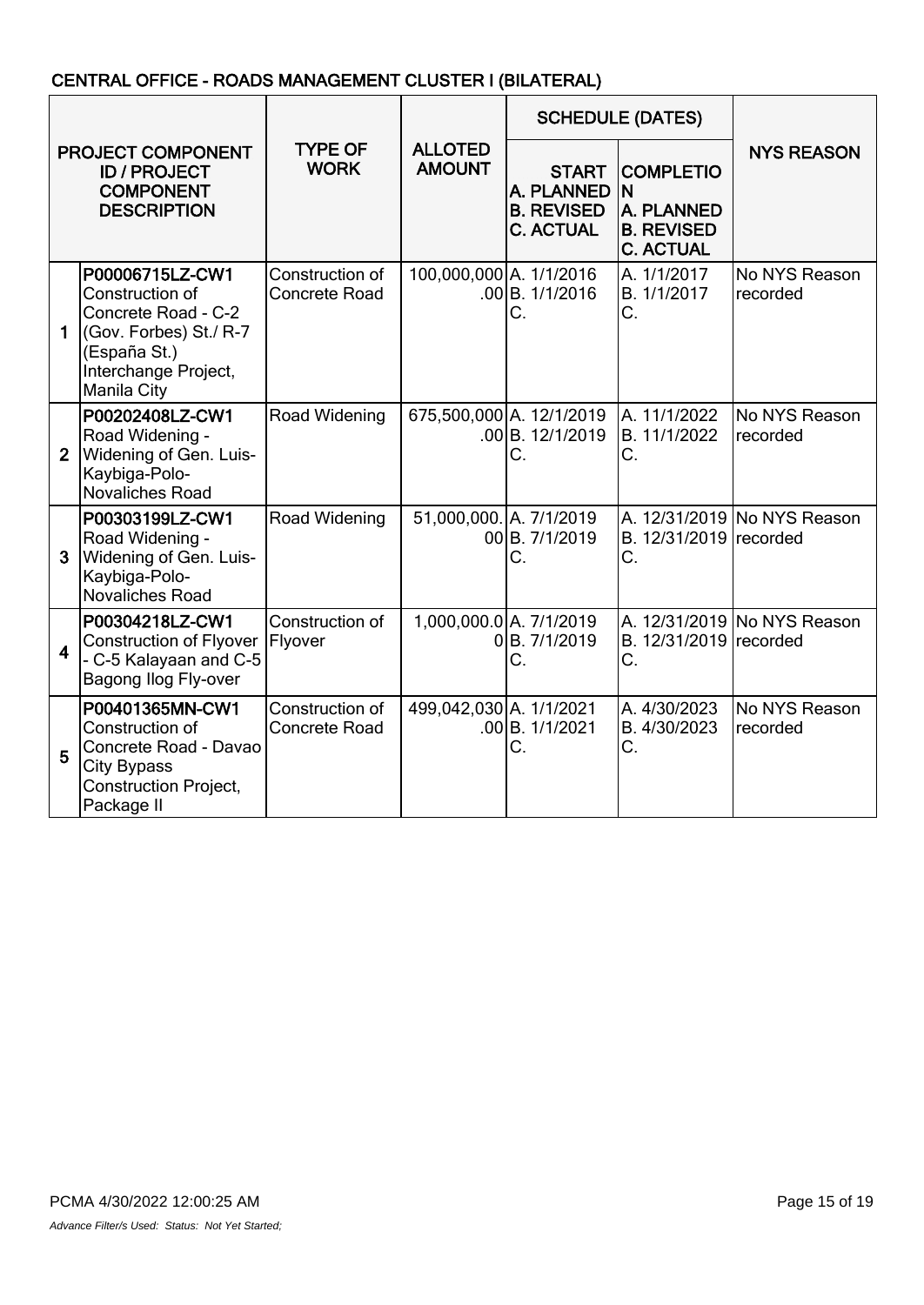# CENTRAL OFFICE - ROADS MANAGEMENT CLUSTER II (MULTILATERAL)

| PROJECT COMPONENT<br><b>ID / PROJECT</b><br><b>COMPONENT</b><br><b>DESCRIPTION</b> |                                                                                                                       |                                                        |                                 | <b>SCHEDULE (DATES)</b>                                             |                                                                                     |                                                                                                  |
|------------------------------------------------------------------------------------|-----------------------------------------------------------------------------------------------------------------------|--------------------------------------------------------|---------------------------------|---------------------------------------------------------------------|-------------------------------------------------------------------------------------|--------------------------------------------------------------------------------------------------|
|                                                                                    |                                                                                                                       | <b>TYPE OF</b><br><b>WORK</b>                          | <b>ALLOTED</b><br><b>AMOUNT</b> | <b>START</b><br>A. PLANNED<br><b>B. REVISED</b><br><b>C. ACTUAL</b> | <b>COMPLETIO</b><br>N<br><b>A. PLANNED</b><br><b>B. REVISED</b><br><b>C. ACTUAL</b> | <b>NYS REASON</b>                                                                                |
| 1                                                                                  | P00060020MN-CW1<br>Construction of<br>Concrete Road - PR12,<br>Curuan-Sibuco Road,<br>Zamboanga Del Norte             | Construction of<br><b>Concrete Road</b>                |                                 | 1,950,014,3 A. 1/9/2019<br>12.00 B. 1/9/2019<br>С.                  | A. 1/7/2024<br>B. 1/7/2024<br>С.                                                    | Waiting for the<br>project to be<br>awarded in the<br><b>Civil Works</b><br>Application<br>(CWA) |
| $\overline{2}$                                                                     | P00060020MN-CW2<br>Construction of<br>Concrete Bridge -<br>PR12, Curuan-Sibuco<br>Road, Zamboanga Del<br><b>Norte</b> | Construction of<br>Concrete Bridge                     | 35,537,216. A. 1/9/2019         | 00 B. 1/9/2019<br>С.                                                | A. 1/4/2024<br>B. 1/4/2024<br>C.                                                    | Waiting for the<br>project to be<br>awarded in the<br><b>Civil Works</b><br>Application<br>(CWA) |
| 3                                                                                  | P00060020MN-CW3<br>Construction of<br>Concrete Bridge -<br>PR12, Curuan-Sibuco<br>Road, Zamboanga Del<br><b>Norte</b> | Construction of<br>Concrete Bridge                     | 27,496,180. A. 7/9/2019         | 00B. 7/9/2019<br>С.                                                 | A. 1/7/2024<br>B. 1/7/2024<br>С.                                                    | Waiting for the<br>project to be<br>awarded in the<br><b>Civil Works</b><br>Application<br>(CWA) |
| 4                                                                                  | P00060031MN-CW1<br>Construction of<br>Concrete Bridge -<br>Panguil Bay Bridge<br>Project                              | Construction of<br>Concrete Bridge                     | 5,270,206,1 A. 8/1/2018         | 89.00 B. 8/1/2018<br>С.                                             | A. 12/31/2023<br>B. 12/31/2023 Detailed<br>С.                                       | In Preliminary<br>Engineering                                                                    |
| 5                                                                                  | P00060031MN-CW2<br>Construction of<br>Concrete Road -<br>Panguil Bay Bridge<br>Project                                | Construction of<br>Concrete Road                       |                                 | 845,100,099 A. 10/1/2018<br>.00B. 10/1/2018<br>С.                   | B. 12/31/2023 Detailed<br>C.                                                        | A. 12/31/2023 In Preliminary<br>Engineering                                                      |
| 6                                                                                  | P00060031MN-CWD<br><b>Detailed Architectural</b><br>and Engineering<br>Design - Panguil Bay<br><b>Bridge Project</b>  | Detailed<br>Architectural and<br>Engineering<br>Design | 293,693,852 A. 1/1/2020         | .00 B. 1/1/2020<br>С.                                               | B. 12/31/2020 Detailed<br>С.                                                        | A. 12/31/2020 In Preliminary<br>Engineering                                                      |
| 7                                                                                  | P00264012MN-CW1<br>Construction of<br>Concrete Bridge -<br>PR09a, Guicam Bridge                                       | Construction of<br>Concrete Bridge                     |                                 | 1,281,501,9 A. 7/9/2020<br>58.00 B. 7/9/2020<br>С.                  | A. 7/10/2023<br>B. 7/10/2023<br>С.                                                  | Waiting for the<br>project to be<br>awarded in the<br><b>Civil Works</b><br>Application<br>(CWA) |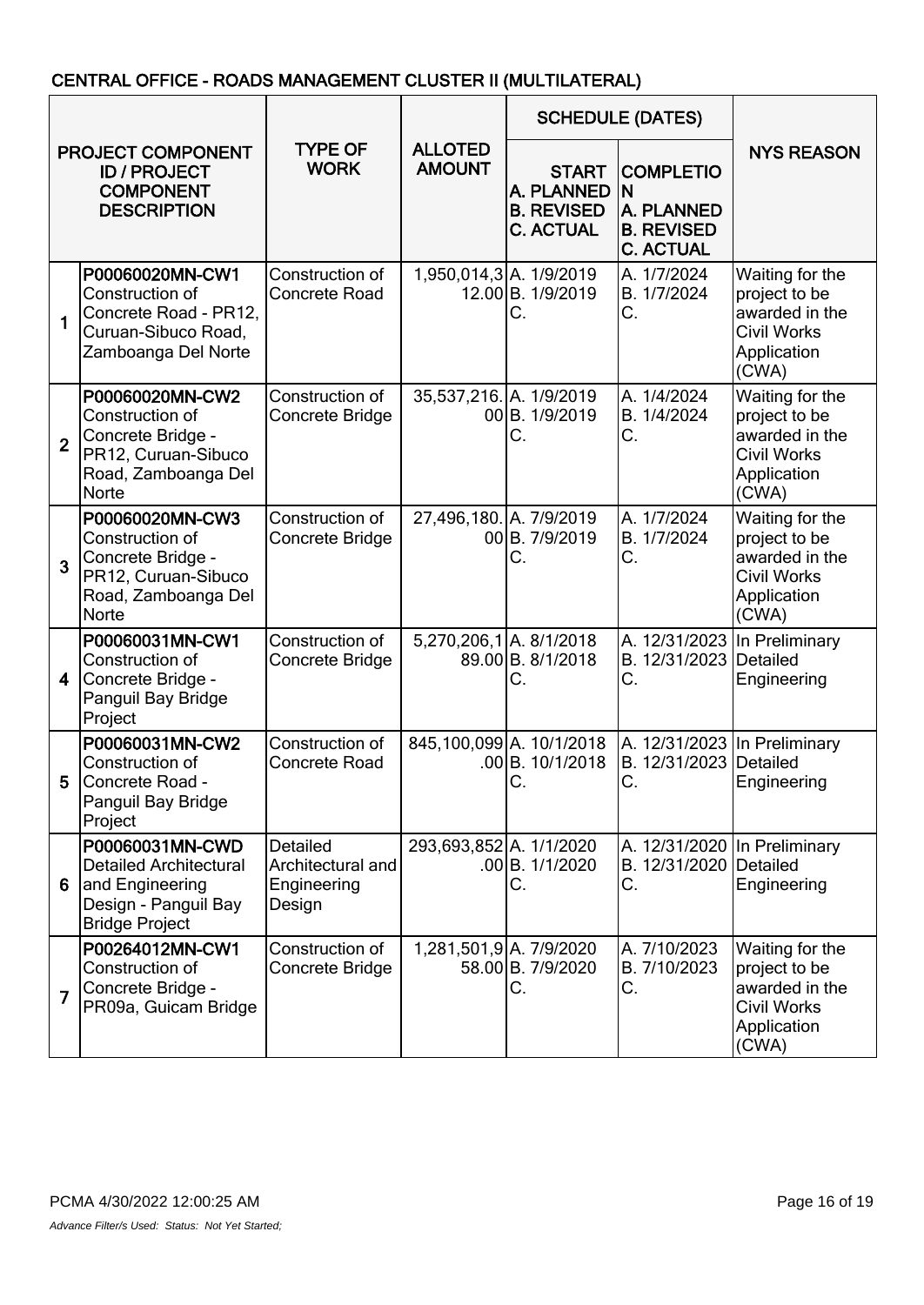| 8  | P00364011MN-CW1<br><b>Rehabilitation of Paved</b><br>Road - Contract<br>Package 1A -<br>Rehabilitation of<br><b>Existing Trans-central</b><br>Roads                                                                                                                                              | Rehabilitation of<br><b>Paved Road</b>                 | 213,300,127 A.          | .41 10/11/2020<br>В.<br>10/11/2020<br>С.             | A. 12/4/2022<br>B. 12/4/2022<br>С. | No NYS Reason<br>recorded     |
|----|--------------------------------------------------------------------------------------------------------------------------------------------------------------------------------------------------------------------------------------------------------------------------------------------------|--------------------------------------------------------|-------------------------|------------------------------------------------------|------------------------------------|-------------------------------|
| 9  | P00364012MN-CW1<br><b>Rehabilitation of Paved</b><br>Road - Contract<br>Package 1B -<br>Rehabilitation of<br>Mindanao State<br><b>University Roads</b>                                                                                                                                           | Rehabilitation of<br><b>Paved Road</b>                 | 193,275,228 A.          | .42 10/11/2020<br>В.<br>10/11/2020<br>С.             | A. 11/4/2022<br>B. 11/4/2022<br>C. | No NYS Reason<br>recorded     |
|    | P00364013MN-CW1<br>Construction of<br>Concrete Road -<br>10 Contract Package 1C -<br><b>Construction of New</b><br><b>Trans-central Roads</b><br>and Drainage                                                                                                                                    | Construction of<br>Concrete Road                       |                         | 1,222,201,2 A. 8/19/2022<br>00.00 B. 8/19/2022<br>C. | B. 12/10/2023 recorded<br>С.       | A. 12/10/2023 No NYS Reason   |
|    | P00364014MN-CW1<br><b>Construction of Viaduct</b><br>11 - Contract Package 2 -<br>Construction of<br><b>Malabang Viaduct</b>                                                                                                                                                                     | Construction of<br><b>Viaduct</b>                      | 2,493,176,6 A. 6/3/2022 | 44.18B. 6/3/2022<br>C.                               | B. 12/12/2024 recorded<br>С.       | A. 12/12/2024   No NYS Reason |
|    | P00364015MN-CW1<br>Construction of<br><b>Drainage Structure</b><br>along Road - Contract<br>Package 3 -<br><b>Construction of Main</b><br>12   Drainage MD1<br>Luksadatu-Lake Lanao<br>Phase I, Main Drainage<br><b>MD2 Sarimanuk-</b><br>Luksadatu Phase II and<br>Beyaba-Damag Open<br>Channel | Construction of<br>Drainage<br>Structure along<br>Road | 925,215,400 A. 7/7/2022 | .00 B.777/2022<br>C.                                 | A. 7/31/2022<br>B. 7/31/2022<br>С. | No NYS Reason<br>recorded     |
| 13 | P00364016MN-CW1<br>Construction of<br>Concrete Bridge -<br>Contract Package 4A -<br>Construction of<br>Rorogagus Bridge                                                                                                                                                                          | Construction of<br>Concrete Bridge                     |                         | 192,874,800 A. 2/11/2021<br>.00 B. 2/11/2021<br>C.   | A. 3/7/2023<br>B. 3/7/2023<br>C.   | No NYS Reason<br>recorded     |
| 14 | P00364018MN-CW1<br>Construction of<br>Concrete Bridge -<br>Contract Package 4B -<br><b>Construction of BR02</b><br>Cabasaran-Banco<br>Bridge, BR03 Guimba<br>Bridge, and BR04<br>Kormatan-Matampay<br><b>Bridge</b>                                                                              | Construction of<br>Concrete Bridge                     |                         | 59,293,513. A. 2/11/2021<br>12B. 2/11/2021<br>C.     | A. 3/7/2022<br>B. 3/7/2022<br>С.   | No NYS Reason<br>recorded     |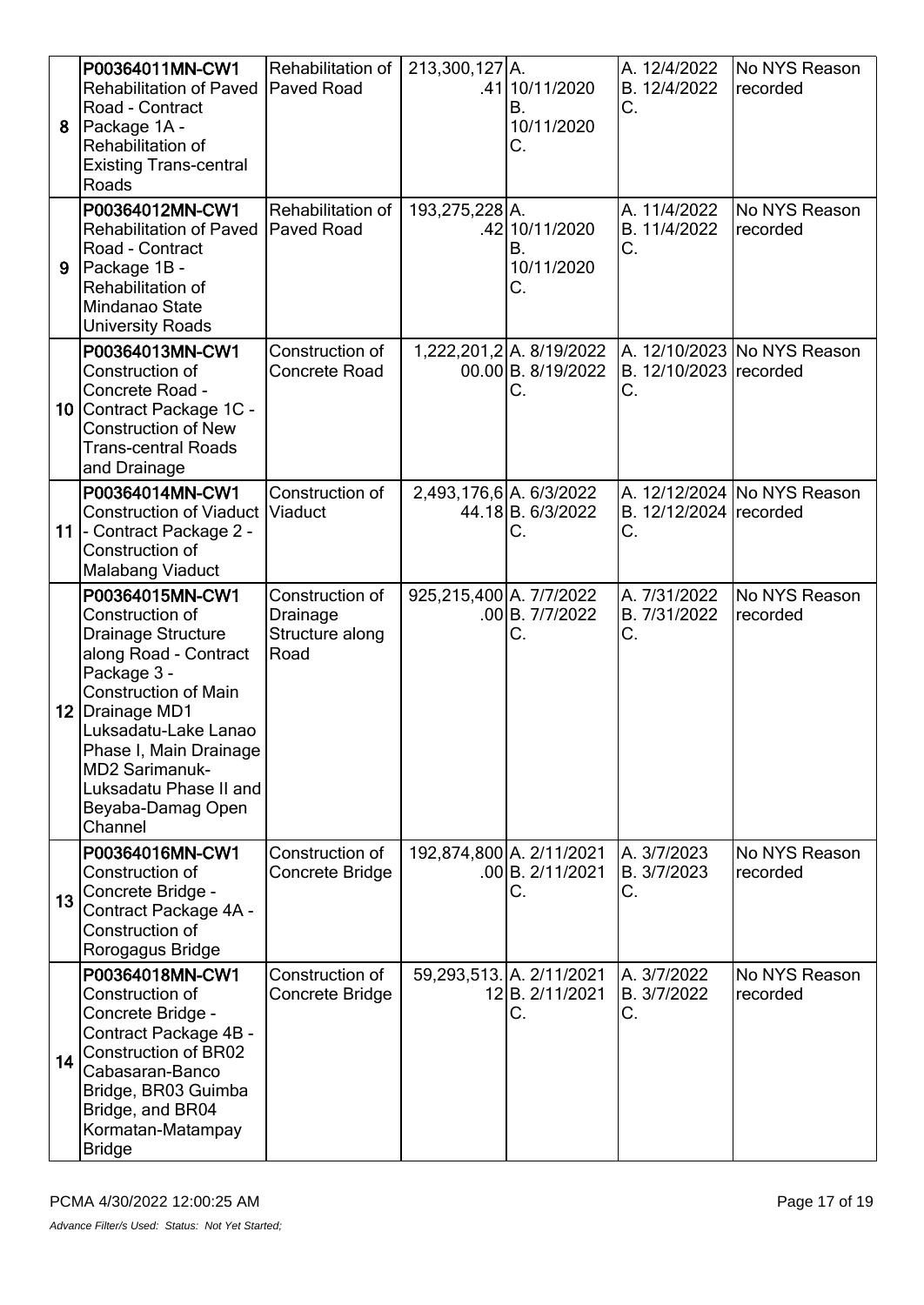| 15 | P00364018MN-CW2<br>Construction of<br>Concrete Bridge -<br>Contract Package 4B -<br><b>Construction of BR02</b><br>Cabasaran-Banco<br>Bridge, BR03 Guimba<br>Bridge, and BR04<br>Kormatan-Matampay<br><b>Bridge</b>                                                                                                                                                   | Construction of<br>Concrete Bridge                             | 55,636,643. A. 2/11/2021<br>80 B. 2/11/2021<br>С. | A. 3/7/2022<br>B. 3/7/2022<br>С.   | No NYS Reason<br>recorded |
|----|-----------------------------------------------------------------------------------------------------------------------------------------------------------------------------------------------------------------------------------------------------------------------------------------------------------------------------------------------------------------------|----------------------------------------------------------------|---------------------------------------------------|------------------------------------|---------------------------|
| 16 | P00364018MN-CW3<br>Construction of<br>Concrete Bridge -<br>Contract Package 4B -<br>Construction of BR02<br>Cabasaran-Banco<br>Bridge, BR03 Guimba<br>Bridge, and BR04<br>Kormatan-Matampay<br><b>Bridge</b>                                                                                                                                                          | Construction of<br>Concrete Bridge                             | 55,636,643. A. 2/11/2021<br>80 B. 2/11/2021<br>C. | A. 3/7/2022<br>B. 3/7/2022<br>C.   | No NYS Reason<br>recorded |
| 17 | P00364019MN-CW1<br><b>Construction of Slope</b><br><b>Protection Structure -</b><br>Contract Package 5 -<br><b>Construction of Slope</b><br><b>Protection in Marawi-</b><br><b>Bito Road including TR-</b><br>28 Road Rehabilitation,<br>Drainage Channel,<br>Longitudinal, Cross<br>Carriageway and<br>Downslope Drainage,<br>Marawi, Lanao del Sur,<br><b>BARMM</b> | Construction of<br><b>Slope Protection</b><br><b>Structure</b> | 90,431,477. A. 4/29/2021<br>00 B. 4/29/2021<br>С. | A. 5/23/2022<br>B. 5/23/2022<br>С. | No NYS Reason<br>recorded |
| 18 | P00364019MN-CW2<br>Rehabilitation of<br>Concrete Road -<br>Contract Package 5 -<br><b>Construction of Slope</b><br>Protection in Marawi-<br><b>Bito Road including TR-</b><br>28 Road Rehabilitation,<br>Drainage Channel,<br>Longitudinal, Cross<br>Carriageway and<br>Downslope Drainage,<br>Marawi, Lanao del Sur,<br><b>BARMM</b>                                 | Rehabilitation of<br><b>Concrete Road</b>                      | 65,110,663. A. 4/29/2021<br>00 B. 4/29/2021<br>С. | A. 5/23/2022<br>B. 5/23/2022<br>C. | No NYS Reason<br>recorded |